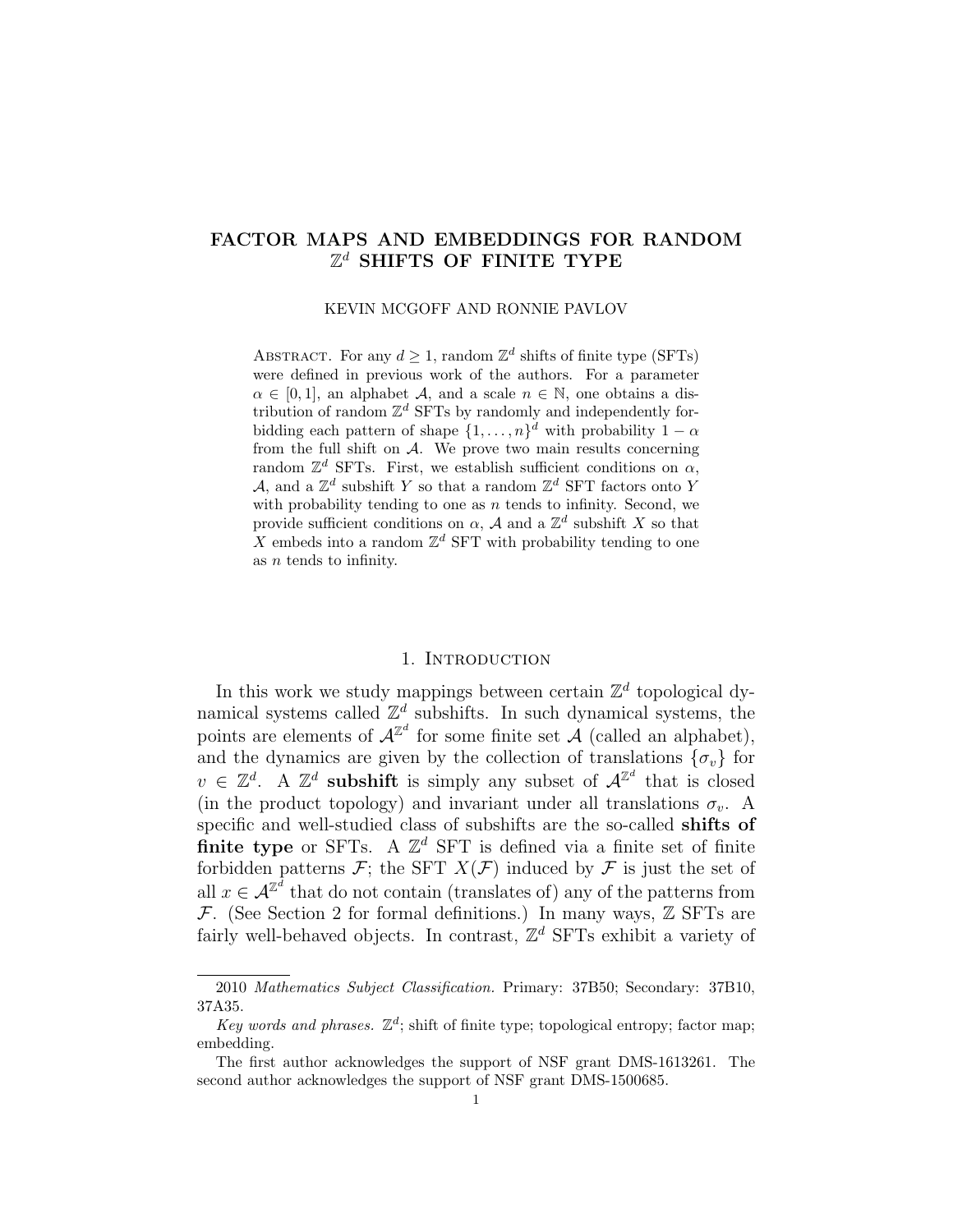pathological behaviors when  $d > 1$ , as evidenced by the significant literature ([6], [7], [8], [9]) showing that for some properties, any behavior that is algorithmically computable can be realized within a  $\mathbb{Z}^d$  SFT.

In [14], the first author defined a probabilistic framework for  $\mathbb Z$  SFTs, which was later extended to  $\mathbb{Z}^d$  SFTs by both authors in [15]. As is often the case for "measuring" subsets of a countable set (e.g. various notions of density on the integers), the idea used was to consider limiting behavior over a class of exhaustive finite sets. Informally (see Section 2 for full definitions), one begins with an alphabet  $A$  and a parameter  $\alpha \in [0, 1]$ . Then, for each  $n$ , a  $\mathbb{Z}^d$  SFT may be randomly selected by independently forbidding each pattern with shape  $\{1, \ldots, n\}^d$ with probability  $1 - \alpha$  and allowing it with probability  $\alpha$ . To understand how "typical"  $\mathbb{Z}^d$  SFTs behave in this sense, one then studies the limiting behavior of various events and random variables as  $n \to \infty$ .

Within this framework, it was shown that even though some  $\mathbb{Z}^d$ SFTs exhibit extremely complex or pathological behavior, a "typical"  $\mathbb{Z}^d$  SFT is much more tractable; see Subsection 1.2 for details.

Remark 5.2 in [15] asks whether this probabilistic approach could be used to extend some structural results about  $Z$  SFTs to "typical"  $\mathbb{Z}^d$ SFTs, given that general extensions to all  $\mathbb{Z}^d$  SFTs are known to be impossible. In this work, we focus specifically on extending some of the earliest work on  $\mathbb Z$  SFTs, namely the existence of injective/surjective shift-commuting continuous maps (called embeddings/factors) between two of them. Our results (formally stated in Section 1.3) provide further evidence that despite the existence of  $\mathbb{Z}^d$  SFTs with pathological properties when  $d > 1$ , "typical"  $\mathbb{Z}^d$  SFTs are generally well-behaved. Before stating these results, we present some additional context.

1.1. Existing results on factors and embeddings. Consider two  $\mathbb{Z}^d$  subshifts X and Y. In general, one would like to know when there exists an embedding from  $X$  into  $Y$  or a factor map from  $X$  onto  $Y$ . For both embeddings and factor maps, there are two simple necessary conditions, given in terms of periodic points and topological entropy, as follows.

For every  $x \in \mathcal{A}^{\mathbb{Z}^d}$ , we define its **period set** to be the set of  $p \in \mathbb{Z}^d$ for which  $\sigma_p x = x$ , and then x is said to be periodic if its period set is not  $\{0\}$ . By definition, if  $\phi$  is a shift-commuting map on a subshift X, then  $\phi(\sigma_n(x)) = \sigma_n(\phi(x))$  for all x in X. Therefore, the image of a point with period set  $S$  must have period set containing  $S$ , and if  $\phi$  is injective, then the image must have period set exactly equal to S. These observations yield some immediate necessary conditions. In particular, for a factor map to exist from  $X$  onto  $Y$ , it must be the case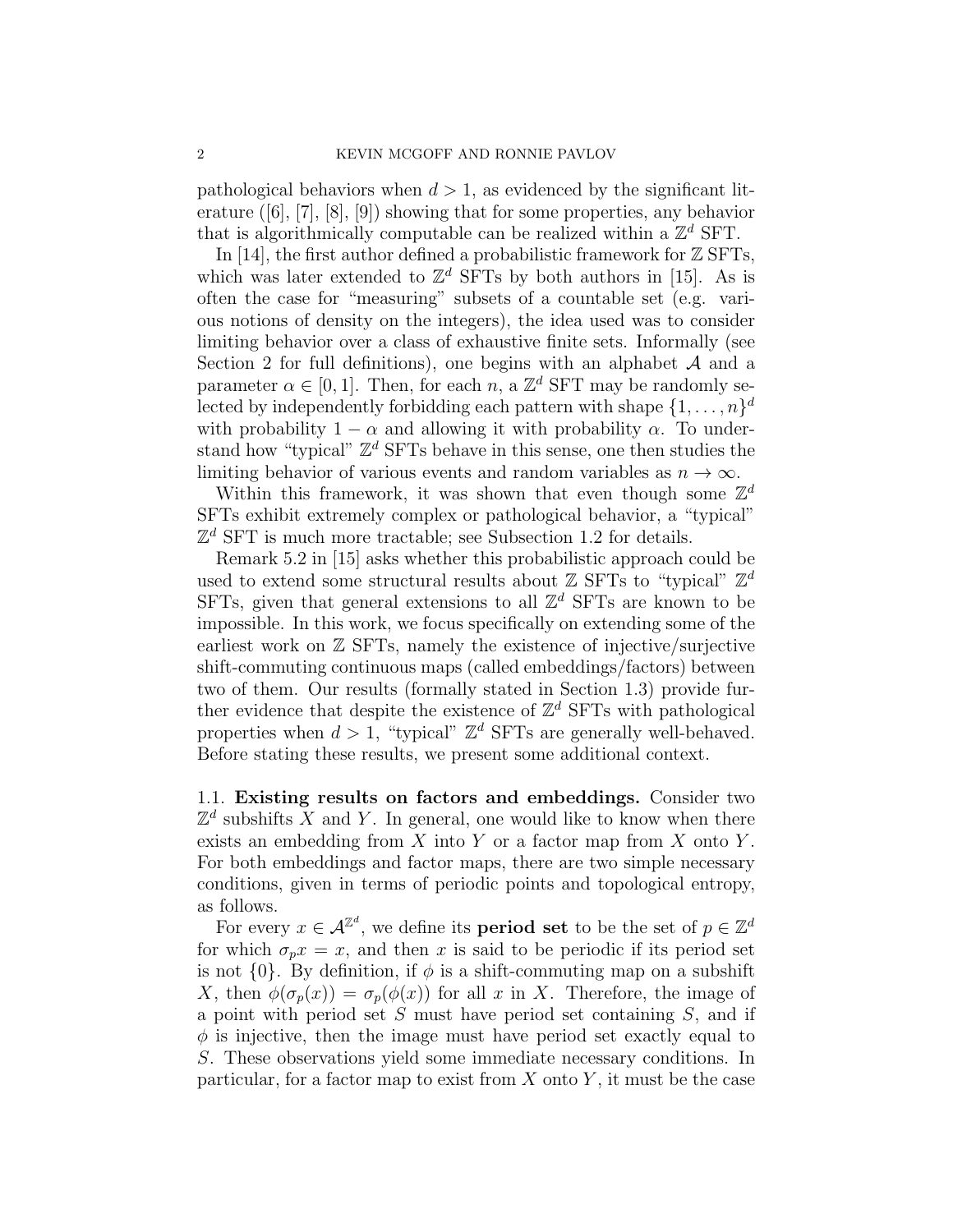that for every  $S \subset \mathbb{Z}^d$ , if X contains a point with period set S, then Y contains a point with period set containing S. Also, for an embedding to exist from  $X$  into  $Y$ , it must be the case that for every possible period set  $S$ , there are at least as many points in Y with period set  $S$ as there are in X. We note for future reference that whenever a point  $x$ has finite orbit, its period set is necessarily a d-dimensional sublattice of  $\mathbb{Z}^d$ . In particular, when  $d=1$ , any nonempty period set necessarily has the form  $p\mathbb{Z}$  for some  $p \in \mathbb{N}$ ; this p is often called the **least period** of x in the literature.

Topological entropy is an element of  $\mathbb{R} \sqcup \{\infty\}$  associated to any topological dynamical system; see Section 2 for a definition in the case of subshifts. We denote the topological entropy of a subshift  $X$  by  $h(X)$ . It's well-known that if X can be embedded into Y, then  $h(X) \leq$  $h(Y)$ , and if X factors onto Y, then  $h(X) \geq h(Y)$ , so in each case the associated inequality is a necessary condition for the existence of an embedding/factor map.

A surprising fact is that when  $d = 1$ , these necessary conditions on periodic points and entropy are quite often nearly sufficient, as seen in the following classical results.

**Theorem 1.1.** ([10]) Suppose X is a Z subshift, Y is a mixing Z SFT,  $h(X) < h(Y)$ , and for every possible period set S, there are at least as many points in Y with period set S as there are in X. Then X embeds into Y .

**Theorem 1.2.** ([2]) Suppose X and Y are mixing  $\mathbb{Z}$  SFTs,  $h(X) >$  $h(Y)$ , and whenever X contains a point with period set S, Y contains a point with period set containing S. Then X factors onto Y .

For the existence of factor maps, if  $Y$  is a full shift, then it clearly contains points with every possible period set, and the entropy inequality and mixing assumption on X can also be relaxed.

**Theorem 1.3.** ([2], [13]) Suppose X is a  $\mathbb{Z}$  SFT and Y is a full shift with  $h(X) \ge h(Y)$ . Then there exists a factor map from X onto Y.

The picture is, however, quite different for  $d > 1$ . For instance, the following results were established in [3].

**Theorem 1.4.** ([3]) For every  $d > 1$ , there exist  $\mathbb{Z}^d$  SFTs with arbitrarily large topological entropy that do not factor onto any nontrivial full shift.

**Theorem 1.5.** ([3]) For every  $d > 1$ , there exist  $\mathbb{Z}^d$  SFTs Y with arbitrarily large topological entropy and with a single zero entropy SFT  $Z \subset Y$  that contains all minimal subsystems of Y.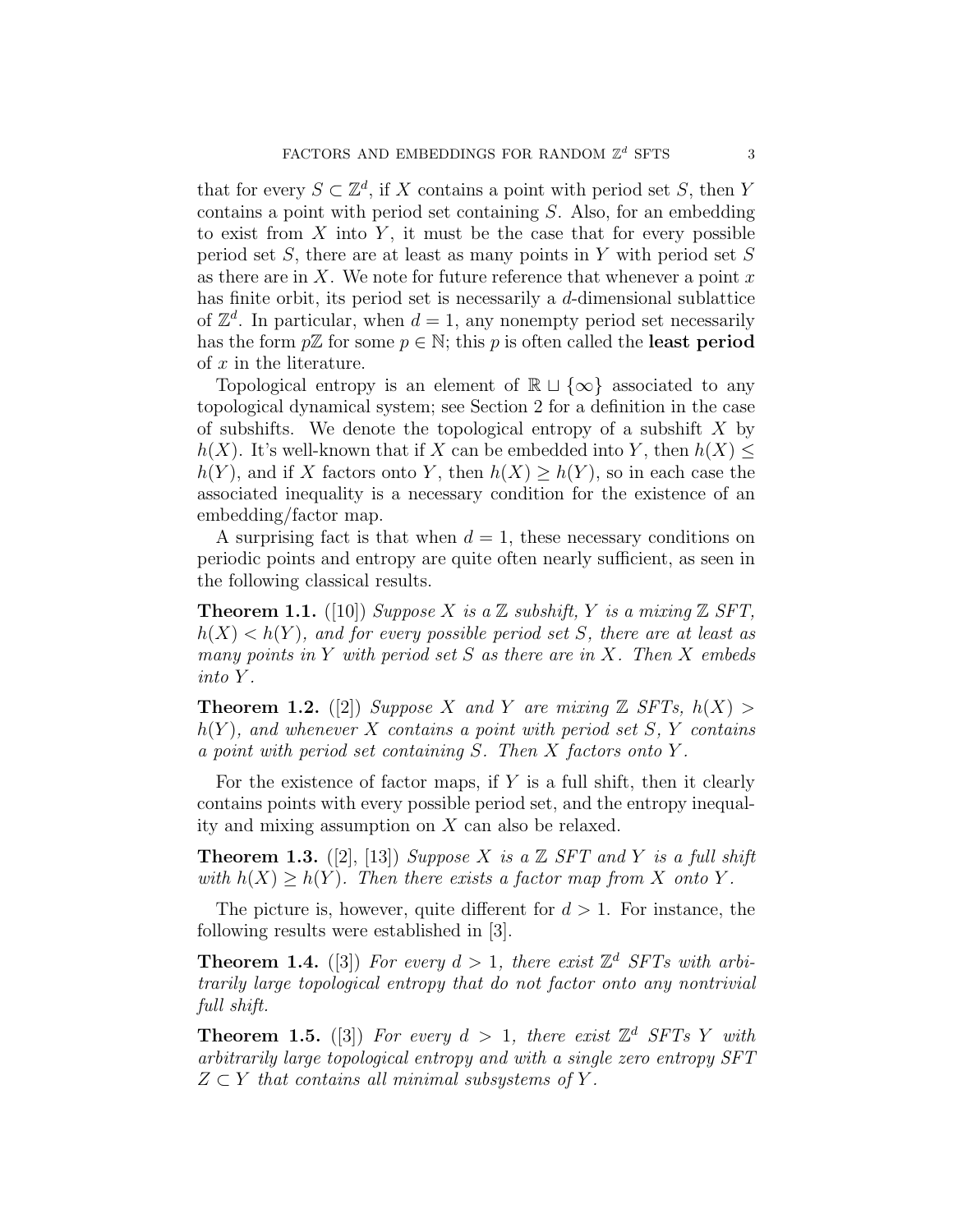Theorem 1.5 does not explicitly refer to embeddings, but the following corollary about embeddings is an immediate consequence.

**Corollary 1.6.** If X contains a minimal subshift with positive entropy and Y is a  $\mathbb{Z}^d$  SFT as in Theorem 1.5, then there does not exist an embedding from X to Y .

Despite the existence of systems with such seemingly pathological properties, there are some results that guarantee the existence of factor maps or embeddings between  $\mathbb{Z}^d$  subshifts. However, such results generally require extremely strong hypotheses, including so-called uniform mixing conditions. The most general results of this type in the literature are the following. (See Section 2 for the definition of the finite extension property, [3] for the definition of block gluing, and [11] for the definition of square-filling mixing.)

**Theorem 1.7.** ([4]) If X is a  $\mathbb{Z}^d$  block gluing subshift, Y is a  $\mathbb{Z}^d$  subshift with a fixed point and the finite extension property, and  $h(X) > h(Y)$ , then there exists a factor map from  $X$  onto  $Y$ .

**Theorem 1.8.** ([11]) If X is a  $\mathbb{Z}^2$  subshift with no periodic points (i.e.  $\forall x \in X$  the period set of x is  $\{0\}$ ) and Y is a square-filling mixing  $\mathbb{Z}^2$ SFT with  $h(X) < h(Y)$ , then there exists an embedding of X into Y.

1.2. Known properties of random  $\mathbb{Z}^d$  SFTs. Here we informally summarize some relevant results from [15]; for formal statements and more information, see that work. In light of the main results of [15], one may conclude that random  $\mathbb{Z}^d$  SFTs exhibit qualitatively different behavior in two distinct parameter regimes. When  $\alpha |\mathcal{A}| < 1$ , a random  $\mathbb{Z}^d$  SFT is empty with positive limiting probability, and when  $\alpha|\mathcal{A}| \leq 1$ , the entropy of a random  $\mathbb{Z}^d$  SFT converges to 0 in probability. On the other hand, when  $\alpha |\mathcal{A}| > 1$ , a "typical" random  $\mathbb{Z}^d$  SFT is nonempty, has topological entropy close to  $log(\alpha |A|) > 0$ , and for large m, has many points with period set containing  $\{me_i\}_{i=1}^d$  (with exponential growth rate equal to the topological entropy). Due to the necessary conditions on periodic points and entropy for factor maps and embeddings, the latter regime  $(\alpha | \mathcal{A}| > 1)$  is more suitable for studying "typical" existence of factors/embeddings, and our main results will involve only this case.

1.3. Factors and embeddings for random  $\mathbb{Z}^d$  SFTs. A priori one might hope that factor maps and embeddings exist between a "typical" pair of random  $\mathbb{Z}^d$  SFTs under appropriate hypotheses. Unfortunately, results of that type are impossible, due to the following fact, noted in [15].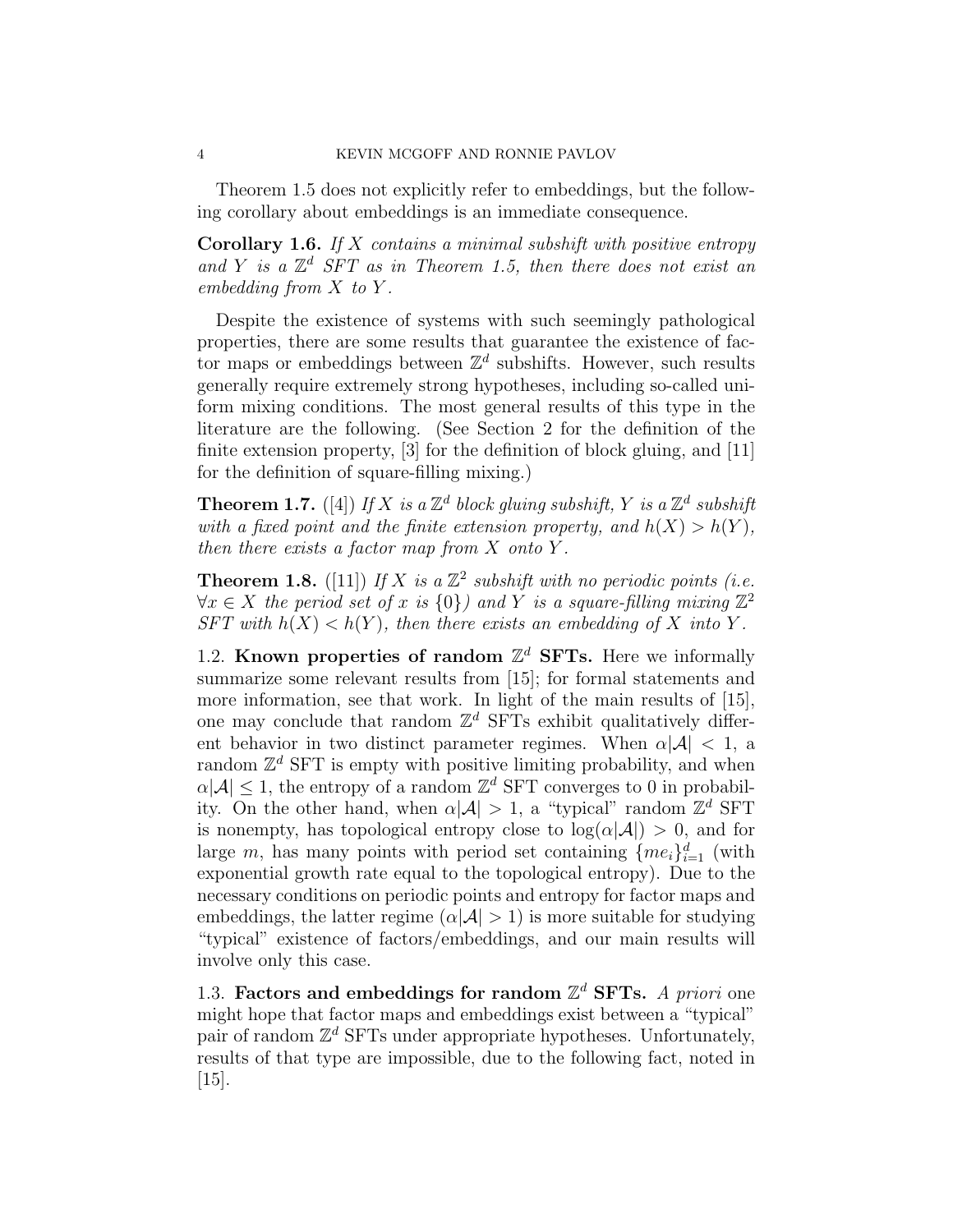**Lemma 1.9.** Let A be an alphabet, and let  $\alpha \in (0,1)$ . Then for any x in  $\mathcal{A}^{\mathbb{Z}^d}$  with finite orbit  $\mathcal{O}$ , the limiting probability that x is in the random  $\mathbb{Z}^d$  SFT is  $\alpha^{|\mathcal{O}|} \in (0,1)$ .

Therefore, if X and Y are independently chosen random  $\mathbb{Z}^d$  SFTs, there is always a positive limiting probability that  $X$  contains a fixed point (i.e. a point whose period set is  $\mathbb{Z}^d$ ) and Y does not, which trivially implies the following statement.

**Lemma 1.10.** For any alphabets  $\mathcal{A}_X$  and  $\mathcal{A}_Y$  and parameters  $\alpha_X, \alpha_Y \in$  $(0, 1)$ , if X and Y are independently chosen random  $\mathbb{Z}^d$  SFTs, then there is a positive limiting probability that there does not exist a shiftcommuting continuous map from  $X$  to  $Y$ .

In light of this lemma, we cannot hope to prove results about "typical" existence of factor maps or embeddings between a pair of random  $\mathbb{Z}^d$  SFTs. On the other hand, the two main results of this work guarantee "typical" existence of factor maps/embeddings when one of the subshifts involved is fixed and the other is a random  $\mathbb{Z}^d$  SFT.

Our first main result is the following theorem about factor maps. We postpone the definition of the finite extension property to Section 2, but note that it is a conjugacy-invariant property of  $\mathbb{Z}^d$  SFTs. In this theorem we use probabilistic notation, in which  $X = X(F)$  is the random  $\mathbb{Z}^d$  SFT obtained from the random set of forbidden words  $\mathcal{F}$ .

**Theorem 1.11.** Let  $d \geq 1$ , and let Y be a  $\mathbb{Z}^d$  SFT that contains a fixed point and has the finite extension property. If  $\log(\alpha_X|\mathcal{A}_X|) > h(Y)$ , then there exists  $\rho > 0$  such that for all large enough n,

$$
\mathbb{P}_{n,\alpha_X}\big(X\text{ factors onto }Y\big)\geq 1-e^{-\rho n^d}.
$$

The assumption that  $Y$  contains a fixed point is unavoidable; recall that  $X$  has a fixed point with positive limiting probability by Lemma 1.9. As in Theorem 1.7, we use the strong hypothesis of the finite extension property on the codomain  $Y$ . However, the only "hypothesis" we need on X is typicality.

Our second main result is the following theorem about embeddings. It requires a notion that we call the periodic marker condition, which is defined in Section 2. In this theorem, the subshift  $Y = Y(\mathcal{F})$  is the random  $\mathbb{Z}^d$  SFT obtained from the random set of forbidden words  $\mathcal{F}$ .

**Theorem 1.12.** Let  $d \geq 1$ , and let X be a  $\mathbb{Z}^d$  subshift satisfying the periodic marker condition with parameters  $m_n = n$ . If  $\log(\alpha_Y|\mathcal{A}_Y|) >$  $h(X)$ , then there exists  $\rho > 0$  such that for all large enough n,

$$
\mathbb{P}_{n,\alpha_Y}\big(X \text{ embeds into } Y\big) \ge 1 - e^{-\rho n^d}.
$$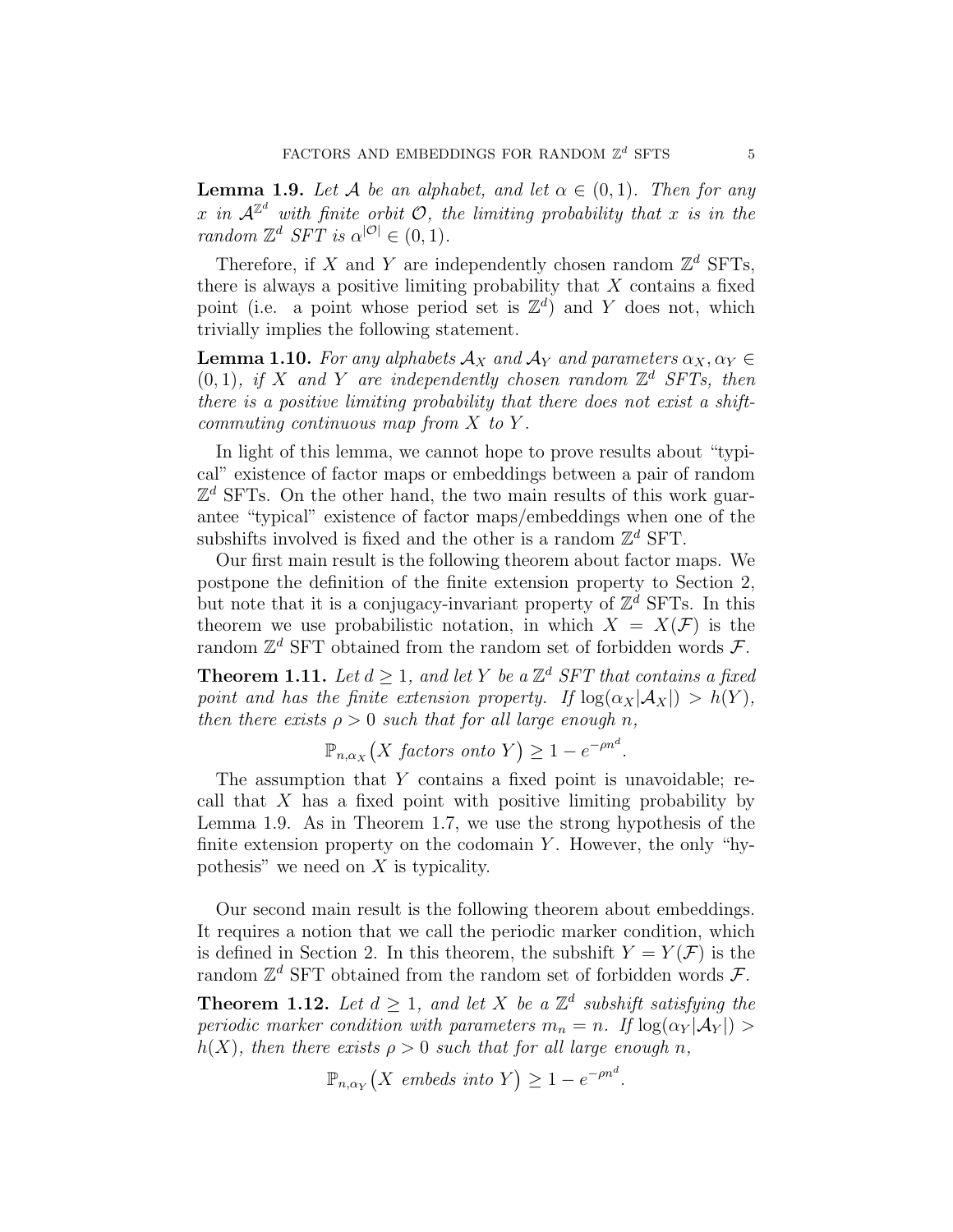We remark that any fixed subshift  $X$  satisfying the conclusion of Theorem 1.12 cannot contain any finite orbits. Indeed, if  $X$  had a point with finite orbit and period set  $S$ , then Lemma 1.9 implies that there is a positive limiting probability that Y contains no points with period set  $S$ , precluding an embedding into a "typical"  $\mathbb{Z}^d$  SFT. Although a formal definition of the periodic marker condition is deferred to Section 2, we note here that it is a sort of structured aperiodicity condition on X.

The proofs of both Theorems 1.11 and 1.12 involve showing that large sets of patterns with prescribed occurrences of repeated subpatterns appear inside of random  $\mathbb{Z}^d$  SFTs with high probability. To show the existence of such sets of patterns with high probability, we use a substantial generalization of the second moment arguments employed in [14, 15]. These arguments are carried out in Section 3. Then the proofs of Theorems 1.11 and 1.12 are given in Sections 4 and 5, respectively.

#### 2. Preliminaries

Here we establish the definitions and facts necessary to state and prove our main results.

2.1. Subsets of  $\mathbb{Z}^d$ . Let  $\{e_i\}$  denote the standard basis in  $\mathbb{Z}^d$ . We use interval notation to denote subsets of  $\mathbb{Z}$ , e.g.,  $[3, 7) = \{3, 4, 5, 6\}$ . For a subset E of  $\mathbb{R}^d$  and a vector v in  $\mathbb{R}^d$ , let  $E + v = \{u + v : u \in E\}$ , and for two subsets E and F of  $\mathbb{R}^d$ , let  $E + F = \{u + v : u \in E, v \in F\}.$ 

All references to distance refer to the  $\ell_{\infty}$  metric: for  $u, v \in \mathbb{R}^d$ , we have  $d(u, v) = ||u - v||_{\infty} = \max\{|u_i - v_i| : 1 \leq i \leq d\}$ . For  $E \subset \mathbb{Z}^d$ and  $r > 0$ , we define the outer r-boundary of E to be

$$
\partial_r^{out}(E) = \{ p \in \mathbb{Z}^d \setminus E : \text{dist}(p, E) \le r \},
$$

and we define the inner  $r$ -boundary of  $E$  to be

$$
\partial_r^{in}(E) = \{ p \in \mathbb{Z}^d \cap E : \text{dist}(p, \mathbb{Z}^d \setminus E) \le r \}.
$$

We may also refer to the topological boundary of subsets  $E$  of  $\mathbb{R}^d$ , meaning the closure of  $E$  without the interior of  $E$ .

For every *n*, define  $F_n = [0, n)^d \subset \mathbb{Z}^d$ . For any finite set *D* in  $\mathbb{Z}^d$ , let  $\mathcal{C}_n(D)$  be the set of hypercubes with side length n that are contained in  $D$ :

$$
\mathcal{C}_n(D) = \{ p + F_n : p \in \mathbb{Z}^d, \ p + F_n \subset D \}.
$$

Here we record an elementary fact about overlapping hypercubes in the  $\ell_{\infty}$  metric.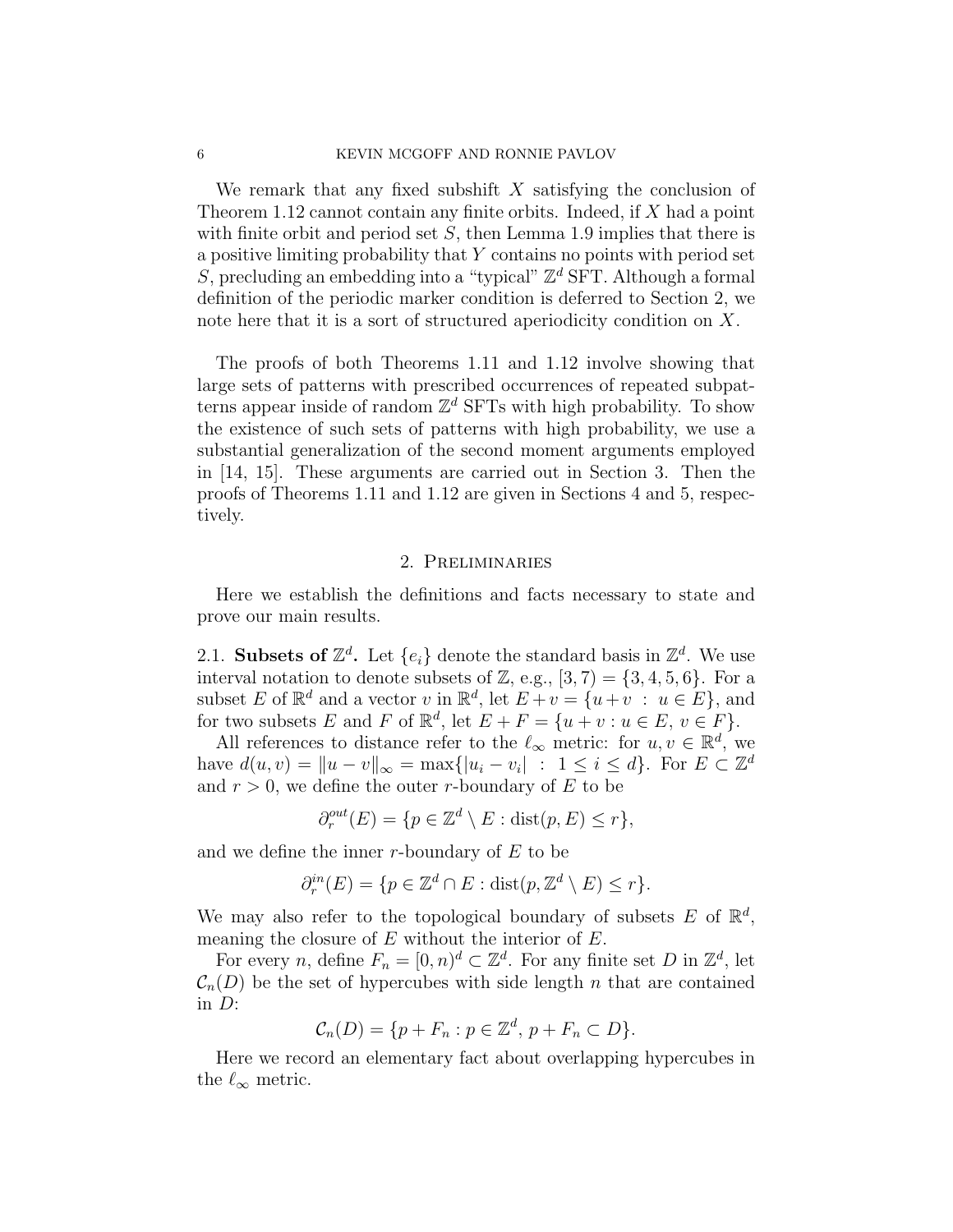**Lemma 2.1.** Suppose that for  $p, s, t \in \mathbb{Z}^d$ , we have  $(s+F_n) \cap (p+F_n) \neq$  $\varnothing$  and  $(t + F_n) \cap (p + F_n) \neq \varnothing$ . Then  $d(s, t) \leq 2n$ .

Proof. By considering each of the d coordinates with respect to the standard basis of  $\mathbb{Z}^d$ , the statement reduces to the following fact: if I<sub>1</sub>, I<sub>2</sub>, and J are three intervals of length n in Z such that  $I_1 \cap J \neq \emptyset$ and  $I_2 \cap J \neq \emptyset$ , then the left endpoints of  $I_1$  and  $I_2$  are within distance 2n. This fact is a consequence of the triangle inequality for the absolute value.  $\Box$ 

Later we will require some notation involving lattices in  $\mathbb{Z}^d$ . For our purposes, a lattice is a subgroup of  $\mathbb{Z}^d$  with finite index. For any lattice Λ, one may select a basis  $\{p_1, \ldots, p_d\} \subset \Lambda$  (which must have cardinality d since  $\Lambda$  has finite index). Once a basis has been selected, one may define an associated fundamental domain:

$$
P = \left\{ \sum_{i=1}^d s_i p_i : s_i \in [0,1) \right\} \subset \mathbb{R}^d.
$$

Furthermore, we let  $vol(\Lambda)$  denote the index of  $\Lambda$  in  $\mathbb{Z}^d$ , and note that  $vol(\Lambda) = |P \cap \mathbb{Z}^d|.$ 

2.2.  $\mathbb{Z}^d$  symbolic dynamics. Here we provide some definitions from symbolic dynamics. Consider a natural number  $d \geq 1$  and a finite set A.

**Definition 2.2.** A pattern over A is an element of  $\mathcal{A}^S$  for some  $S \subset$  $\mathbb{Z}^d$ , which is said to have **shape** S. If S is finite, then any pattern with shape S may be called a finite pattern.

We consider patterns to be defined only up to translation, i.e., if  $u \in \mathcal{A}^S$  for  $S \subset \mathbb{Z}^d$  and  $v \in \mathcal{A}^T$ , where  $T = S + p$  for some  $p \in \mathbb{Z}^d$ , then we write  $u = v$  to mean that  $u(s) = v(s + p)$  for each s in S.

**Definition 2.3.** The  $\mathbb{Z}^d$ -shift action on  $\mathcal{A}^{\mathbb{Z}^d}$ , denoted by  $\{\sigma_t\}_{t \in \mathbb{Z}^d}$ , is defined by  $(\sigma_t x)(s) = x(s+t)$  for  $s, t \in \mathbb{Z}^d$ .

We always think of  $\mathcal{A}^{\mathbb{Z}^d}$  as being endowed with the product discrete topology, with respect to which it is compact.

**Definition 2.4.** A  $\mathbb{Z}^d$  subshift is a closed subset of  $\mathcal{A}^{\mathbb{Z}^d}$  which is invariant under the  $\mathbb{Z}^d$ -shift action.

**Definition 2.5.** The **language** of a  $\mathbb{Z}^d$  subshift X, denoted by  $\mathcal{L}(X)$ , is the set of all patterns with finite shape which appear in points of  $X$ . For any finite subset  $S \subset \mathbb{Z}^d$ , let  $\mathcal{L}_S(X) := \mathcal{L}(X) \cap \mathcal{A}^S$ , the set of finite patterns in the language of X with shape S.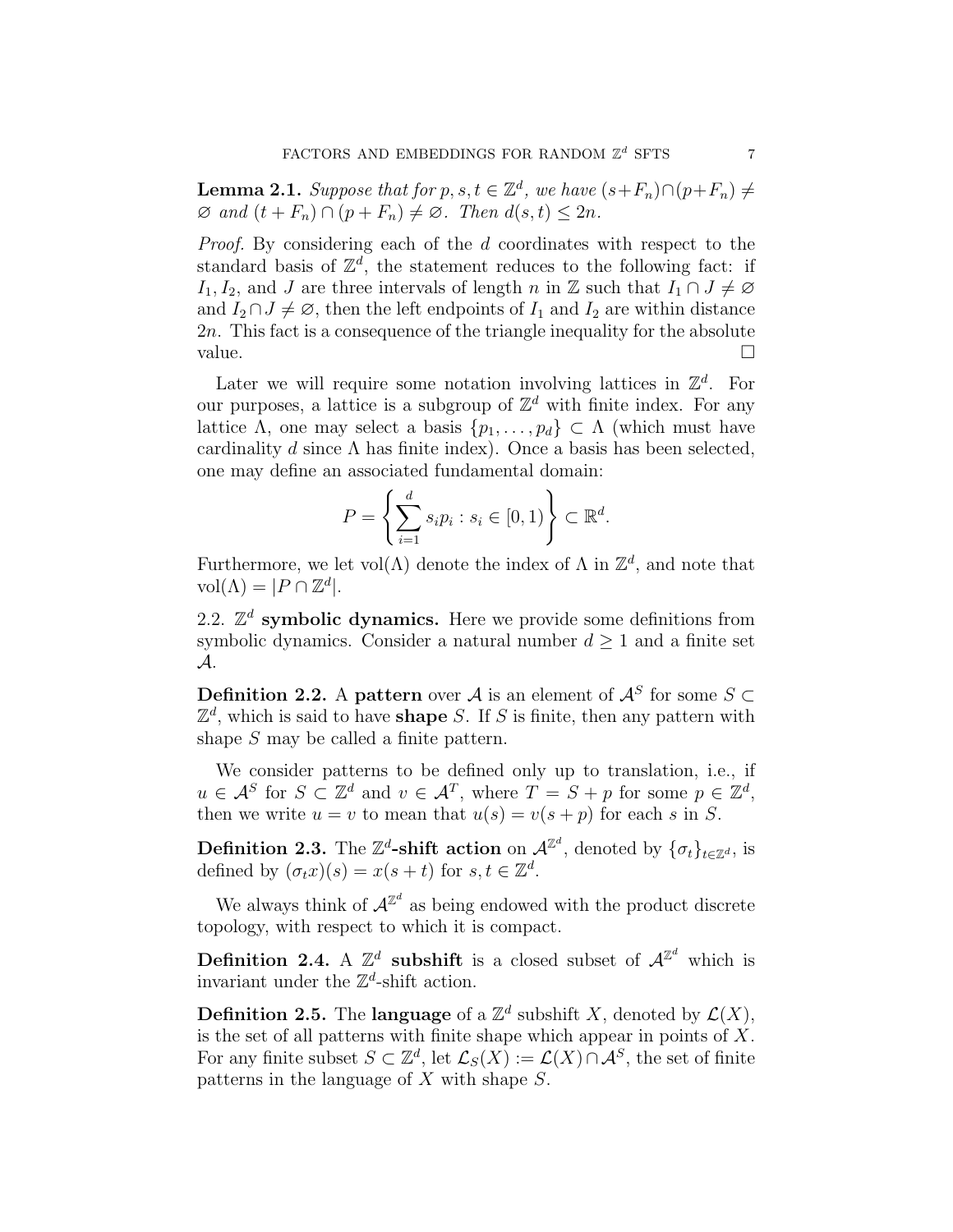Any subshift inherits a topology from  $\mathcal{A}^{\mathbb{Z}^d}$ , with respect to which it is compact. Each  $\sigma_t$  is a homeomorphism on any  $\mathbb{Z}^d$  subshift, and so any  $\mathbb{Z}^d$  subshift, when paired with the  $\mathbb{Z}^d$ -shift action, is a topological dynamical system.

Subshifts may also be defined in terms of disallowed patterns as follows. For any set  $\mathcal F$  of finite patterns over  $\mathcal A$ , one can define the set

$$
X(\mathcal{F}) := \{ x \in \mathcal{A}^{\mathbb{Z}^d} : x|_S \notin \mathcal{F} \text{ for all finite } S \subset \mathbb{Z}^d \}.
$$

It is well known that any  $X(\mathcal{F})$  is a  $\mathbb{Z}^d$  subshift, and any  $\mathbb{Z}^d$  subshift may be presented in this way.

Definition 2.6. A  $\mathbb{Z}^d$  shift of finite type (SFT) is a  $\mathbb{Z}^d$  subshift equal to  $X(\mathcal{F})$  for some finite set  $\mathcal F$  of forbidden finite patterns.

For the purposes of this paper, we only consider factor maps and embeddings between subshifts.

Definition 2.7. A (topological) factor map is any surjective continuous map  $\phi$  from a  $\mathbb{Z}^d$  subshift X to a  $\mathbb{Z}^d$  subshift Y that commutes with the  $\mathbb{Z}^d$  shift action.

Definition 2.8. A (topological) embedding is any injective continuous map  $\phi$  from a  $\mathbb{Z}^d$  subshift X into a  $\mathbb{Z}^d$  subshift Y that commutes with the  $\mathbb{Z}^d$  shift action.

In the case of subshifts, topological entropy may be defined as follows.

**Definition 2.9.** The **topological entropy** of a  $\mathbb{Z}^d$  subshift X is

$$
h(X) := \lim_{n_1,\dots,n_d\to\infty} \frac{1}{\prod_{i=1}^d n_i} \log \bigg| \mathcal{L}_{\prod_{i=1}^d [1,n_i]}(X) \bigg|.
$$

Next we define the finite extension property from [4], which appears in our main result about factors of random SFTs (Theorem 1.11).

**Definition 2.10.** For  $g \in \mathbb{N}$ , a  $\mathbb{Z}^d$  SFT X has the g-extension property if there exists a finite set  $\mathcal F$  of forbidden finite patterns inducing X with the following property: if a pattern  $w$  with shape  $S$  can be extended to a pattern on  $S + [-g, g]^d$  that does not contain any patterns from F, then  $w \in \mathcal{L}(X)$ , i.e., it can be extended to a point on all of  $\mathbb{Z}^d$  that does not contain any patterns from F. We say that X has the finite extension property if it has the *q*-extension property for some q in  $\mathbb N$ .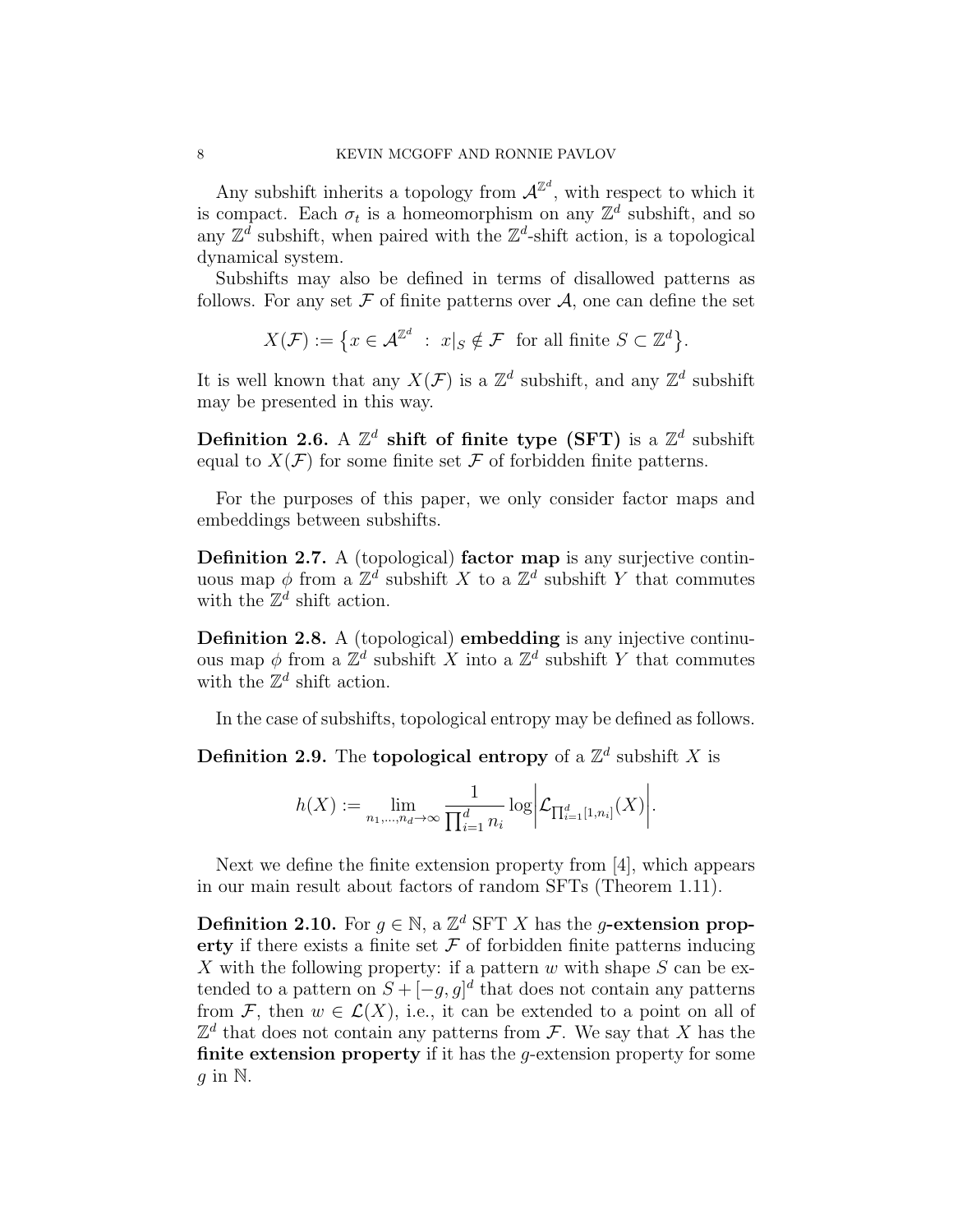2.3. Allowed patterns and random  $\mathbb{Z}^d$  SFTs. Recall that for any finite set D in  $\mathbb{Z}^d$ , we use  $\mathcal{C}_n(D)$  to denote the set of hypercubes with side length *n* that are contained in *D*. For any pattern  $u \in A^D$ , let  $W_n(u)$  denote the set of patterns with shape  $F_n$  that appear in u:

$$
W_n(u) = \{u|_S : S \in \mathcal{C}_n(D)\}.
$$

As we only consider patterns to be defined up to translation, we always have  $W_n(u) \subset \mathcal{A}^{F_n}$ .

If G is any set of patterns (of any shape) and  $\mathcal{F} \subset \mathcal{A}^{F_n}$ , then let  $G(\mathcal{F})$  be the set of patterns in G that do not contain any pattern from  $F$  as a subpattern:

$$
G(\mathcal{F})=\big\{u\in G: W_n(u)\cap \mathcal{F}=\varnothing\big\}.
$$

When  $\mathcal F$  is a set of forbidden patterns, elements of  $G(\mathcal F)$  may be called allowed patterns.

Finally, we recall the probabilistic framework used to study random  $\mathbb{Z}^d$  SFTs in [15]. For each  $\alpha$  in the unit interval [0, 1] and  $n \in \mathbb{N}$ , we define a probability measure  $\mathbb{P}_{n,\alpha}$  on the power set of  $\mathcal{A}^{F_n}$  as follows. For any set  $\mathcal{F} \subset \mathcal{A}^{F_n}$ , let

$$
\mathbb{P}_{n,\alpha}(\{\mathcal{F}\}) = \alpha^{|\mathcal{A}|^{n^d} - |\mathcal{F}|} (1 - \alpha)^{|\mathcal{F}|}.
$$

Then  $\mathbb{P}_{n,\alpha}$  induces a probability measure on  $\mathbb{Z}^d$  SFTs by associating the set F to the SFT  $X = X(\mathcal{F})$  defined by forbidding all the patterns in  $F$ , i.e.

$$
X = \{ x \in \mathcal{A}^{\mathbb{Z}^d} : \forall p \in \mathbb{Z}^d, \, \sigma_p(x) \vert_{F_n} \notin \mathcal{F} \}.
$$

When F is drawn according to  $\mathbb{P}_{n,\alpha}$ , we refer to the corresponding subshift X as a random  $\mathbb{Z}^d$  SFT. Whenever we refer to an event  $\mathcal E$ having limiting probability one, we mean that  $\alpha$  and  $\beta$  are fixed and  $\mathbb{P}_{n,\alpha}(\mathcal{E})$  tends to one as n tends to infinity.

2.4. Regular sequences of lattices. Here we establish the properties of a sequence of lattices that we require for our second moment argument. Recall that both the fundamental domain  $P_n$  associated to a lattice  $\Lambda_n$  in  $\mathbb{Z}^d$  and the volume of  $\Lambda_n$  were defined in Section 2.1.

**Definition 2.11.** Let  ${m_n}_n$  be a sequence of natural numbers such that  $m_n \geq n$  for all n. A sequence  $\{\Lambda_n\}_n$  of lattices in  $\mathbb{Z}^d$  is said to be  ${m_n}$ -regular if there exists a sequence of associated fundamental domains  $\{P_n\}_n$  satisfying

(P1) (subexponential growth)

$$
\lim_{n} \frac{1}{n} \log \text{vol}(\Lambda_n) = 0,
$$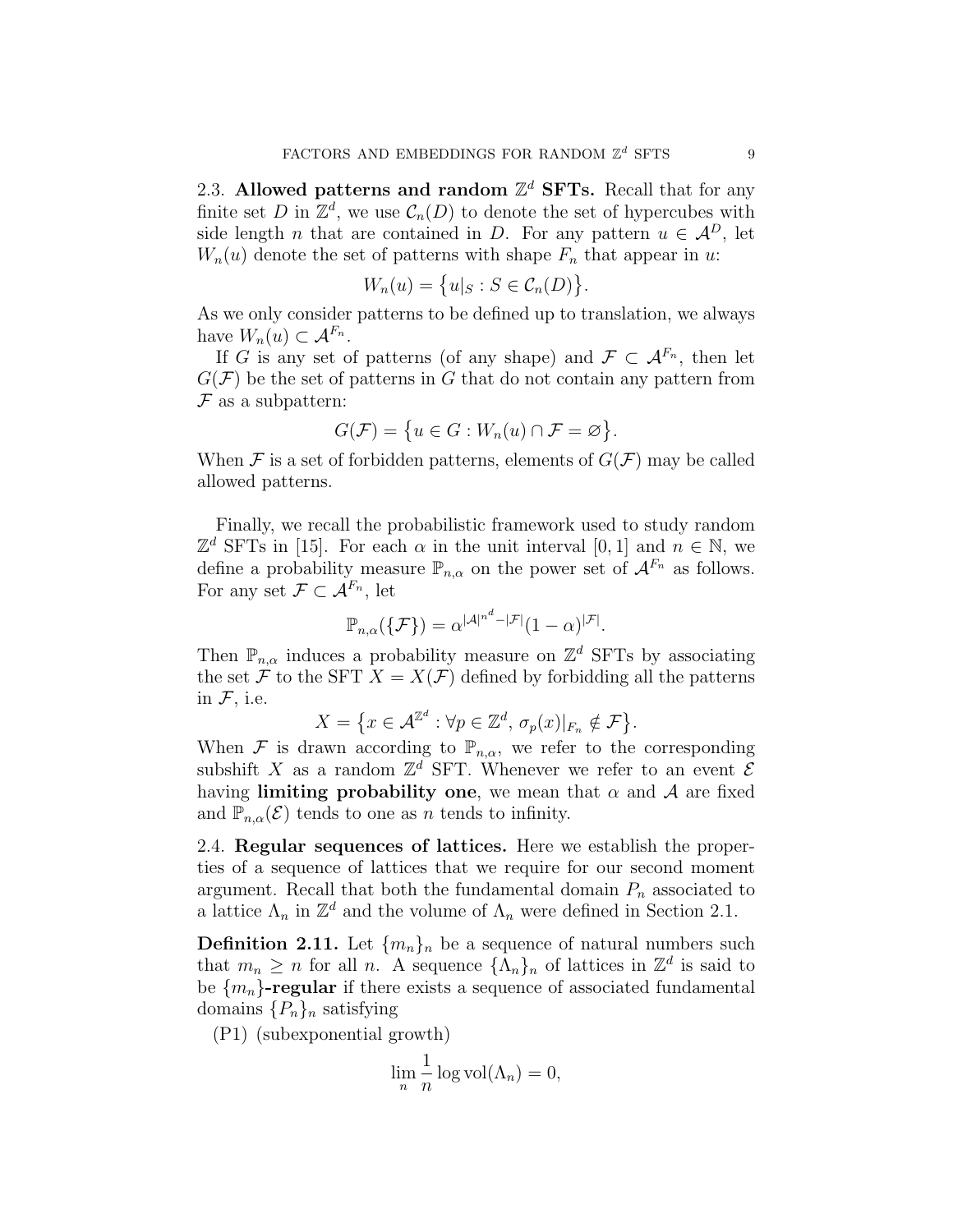and

(P2) (small outer boundaries)

$$
\lim_{n} \frac{\left| \partial_{m_n}^{out}(P_n \cap \mathbb{Z}^d) \right|}{\text{vol}(\Lambda_n)} = 0.
$$

**Example 2.12.** Suppose  $\{k_n\}_n$  and  $\{m_n\}_n$  are sequences of natural numbers satisfying  $m_n \ge n$  for all  $n, \frac{m_n}{k_n} \to 0$ , and  $n^{-1} \log k_n \to 0$ . If  $\Lambda_n = k_n \mathbb{Z}^d$  with fundamental domain  $P_n = [0, k_n]^d$  (here the interval notation refers to the subset of R, not  $\mathbb{Z}$ ), then  $\{\Lambda_n\}_n$  is an  $\{m_n\}$ regular sequence of lattices.

Regular sequences of lattices also satisfy the following properties.

**Lemma 2.13.** If  $\{\Lambda_n\}$  is an  $\{m_n\}$ -regular sequence of lattices, then  ${\{\Lambda_n\}_n}$  also satisfies

(P3) (small inner boundaries)

$$
\lim_{n} \frac{\left| \partial_{m_n}^{in} (P_n \cap \mathbb{Z}^d) \right|}{\text{vol}(\Lambda_n)} = 0,
$$

and

(P4) (separation of lattice points) for all large enough n, if  $p, q \in \Lambda_n$ and  $p \neq q$ , then  $d(p, q) > 2n$ .

*Proof.* Let  $\{\Lambda_n\}_n$  be as in the hypotheses, and for each n, let  $\eta_n : \mathbb{Z}^d \to$  $P_n$  be the map that sends p to the unique element  $q \in P_n$  such that  $p - q \in \Lambda_n$ . For the sake of notation, let  $E_n = P_n \cap \mathbb{Z}^d$ .

First, we claim that  $\partial_{m_n}^{in}(E_n) \subset \eta_n(\partial_{m_n}^{out}(E_n))$ . Indeed, let  $v \in$  $\partial_{m_n}^{in}(E_n)$ , i.e.  $v \in E_n$  and  $dist(v, P_n^c) \leq m_n$ . Then there exists a vector q such that  $d(v, q) \leq m_n$  and q lies on the topological boundary of  $P_n$ . Hence q may be written as  $\sum_i s_i p_i$ , where  $s_i \in [0,1]$  and there exists at least one index  $i_0$  such that  $s_{i_0} \in \{0,1\}$ . Let  $v' = v + (-1)^{s_{i_0}} p_{i_0}$ and  $q' = q + (-1)^{s_{i_0}} p_{i_0}$ . Since  $v \in P_n$  and  $v' - v \in \Lambda_n$ , we have  $\eta_n(v') = v$ . Also,  $v' \in \mathbb{Z}^d \setminus P_n$ , and q' is in the topological boundary of  $P_n$ . Finally, observe that  $dist(v', P_n) \leq d(v', q') = d(v, q) \leq m_n$ . Hence  $v' \in \partial_{m_n}^{out}(E_n)$ . Since v was arbitrary, we have verified the claim.

By the claim,  $|\partial_{m_n}^{in}(E_n)| \leq |\partial_{m_n}^{out}(E_n)|$ . Property (P3) is a direct consequence of (P2) and this inequality.

Now we prove (P4). Suppose  $p, q \in \Lambda_n$  and  $p \neq q$ ; we can clearly assume without loss of generality that  $p \in \overline{P_n}$  by translation, and then it suffices to treat only the case where  $q \in \overline{P_n}$ , since all other  $q \in \Lambda_n$  are at least as far away. Now suppose for a contradiction that  $d(p,q) \leq 2n$ . Let F be a face of  $\overline{P_n}$  containing p but not q, and let v be a unit vector perpendicular to F such that  $v \cdot q > 0$ . For  $j \in \{0, 1\}$ , let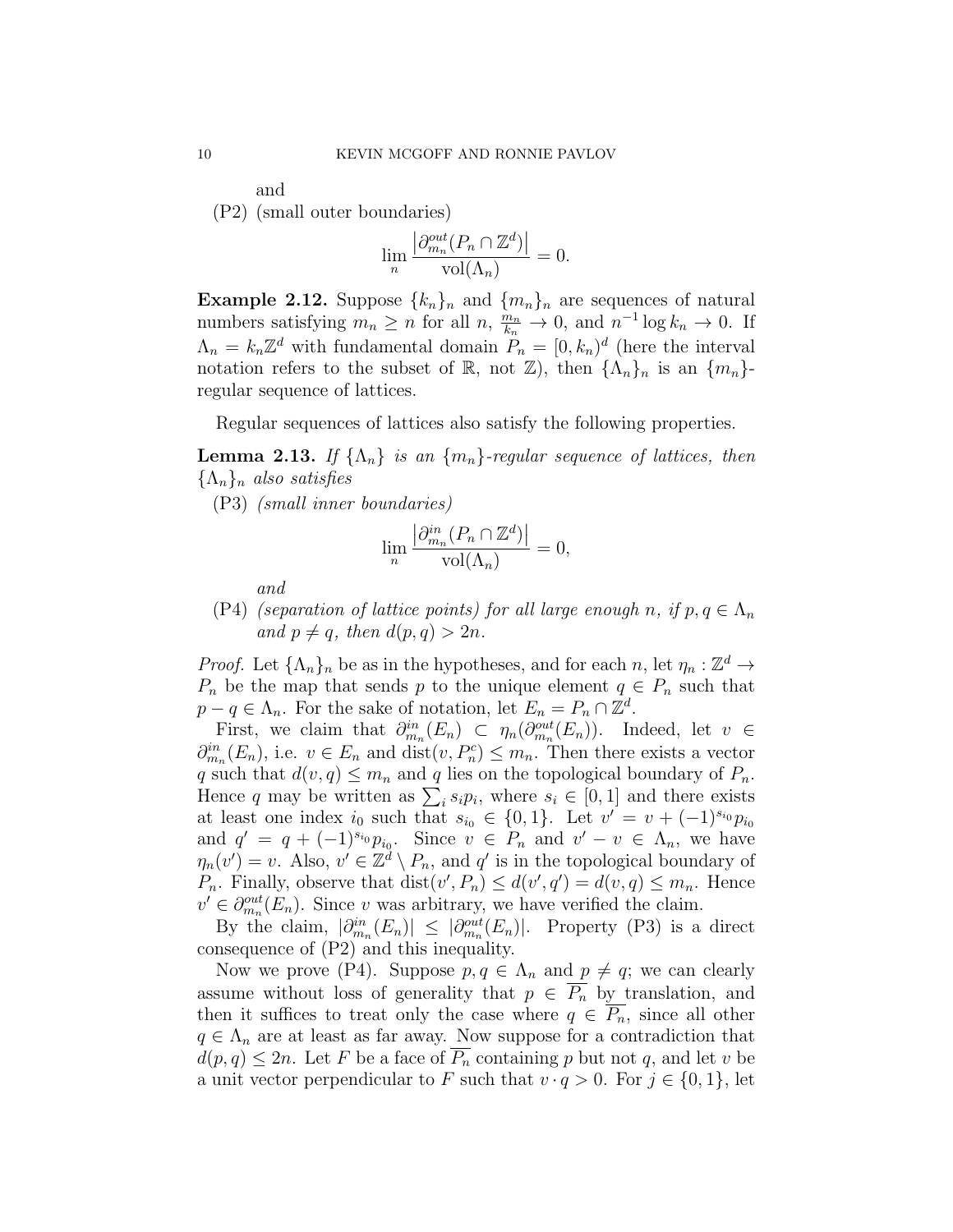$Q_j = \{ s \in P_n \cap \mathbb{Z}^d : s \cdot v \in [jn, (j+1)n] \}.$  Since  $P_n$  is a parallelotope and  $d(p, q) \leq 2n$ , we must have  $P_n \cap \mathbb{Z}^d = Q_0 \cup Q_1$ . Also, note that  $Q_j \subset \partial_n^{in}(E_n)$ . Hence  $P_n \cap \mathbb{Z}^d \subset \partial_n^{in}(E_n)$ . However (P3) implies that for all large enough  $n$ , this containment does not hold. Thus, for all large enough n, we must have  $d(p, q) > 2n$ .

**Definition 2.14.** Consider an  $\{m_n\}$ -regular sequence of lattices  $\{\Lambda_n\}_n$ , and let  $\{P_n\}_n$  be an associated sequence of fundamental domains satisfying (P1) and (P2). Define  $D_n$  to be the set of  $p \in \mathbb{Z}^d$  such that  $dist(p, P_n) \leq m_n$ , and define  $\eta_n : D_n \to P_n$  to be the map that sends p to the unique element q of  $P_n$  such that  $p - q \in \Lambda_n$ . Also, to simplify notation, let  $E_n = \eta_n(\overline{D}_n) = P_n \cap \mathbb{Z}^d$ .

**Lemma 2.15.** Let  $\{\Lambda_n\}_n$  be an  $\{m_n\}$ -regular sequence of lattices with associated objects as in Definition 2.14. Then the following properties are also satisfied.

- (P5) The sequence of maps  $\{\eta_n\}_n$  is eventually uniformly boundedto-one: there exists  $K \geq 1$  such that for all large enough n and for all  $r \in E_n$ , we have  $|\eta_n^{-1}(r)| \leq K$ .
- (P6) For all large enough n, the map  $\eta_n$  is locally injective on hypercubes: for any  $S \in C_n(D_n)$ , we have  $|\eta_n(S)| = n^d$ .

*Proof.* Let  $K = 3^d$ . We will show that (P5) holds with this K. First we prove a preliminary statement. Let

$$
B_n = \left\{ \sum_i v_i p_i + r : v_i \in \{-1, 0, 1\}, r \in P_n \right\}.
$$

We claim that if  $(v + P_n) \cap P_n \neq \emptyset$ , then  $v + P_n \subseteq B_n$ . To see this, suppose that  $(v + P_n) \cap P_n \neq \emptyset$ . Then there exists a (corner) vector  $c = \sum_i c_i p_i$  with  $c_i \in \{0, 1\}$  such that  $v + c \in P_n$ . Hence  $v + c = r$  for some  $r \in P_n$ . Then for any  $v + s$ , with  $s \in P_n$ , we have  $v + s = (r - c) + s = \sum_{i} (r_i - c_i + s_i) p_i$ . Note that  $r_i - c_i + s_i \in [-1, 2)$ , and hence  $v + s \in B$ .

Now we claim that for all large enough n, we have  $D_n \subset B_n$ . Let  $q \in D_n$ , which by definition means that there is a vector  $p \in P_n$  such that  $d(q, p) \leq m_n$ . Let  $v = q - p$ . For all  $u \in v + P_n$ , we have  $u = v + r$ for some  $r \in P_n$ , and then  $d(u,r) = ||v + r - r||_{\infty} = d(q,p) \leq m_n$ . Hence

$$
v + P_n \subset \bigg\{ u : \text{dist}(u, P_n) \le m_n \bigg\}.
$$

If  $(v + P_n) \bigcap P_n = \emptyset$  for infinitely many n, then this contradicts the small outer boundaries property  $(P2)$ . Thus, for all large enough n, we have  $(v + P_n) \bigcap P_n \neq \emptyset$ . Then by our previous claim, we have that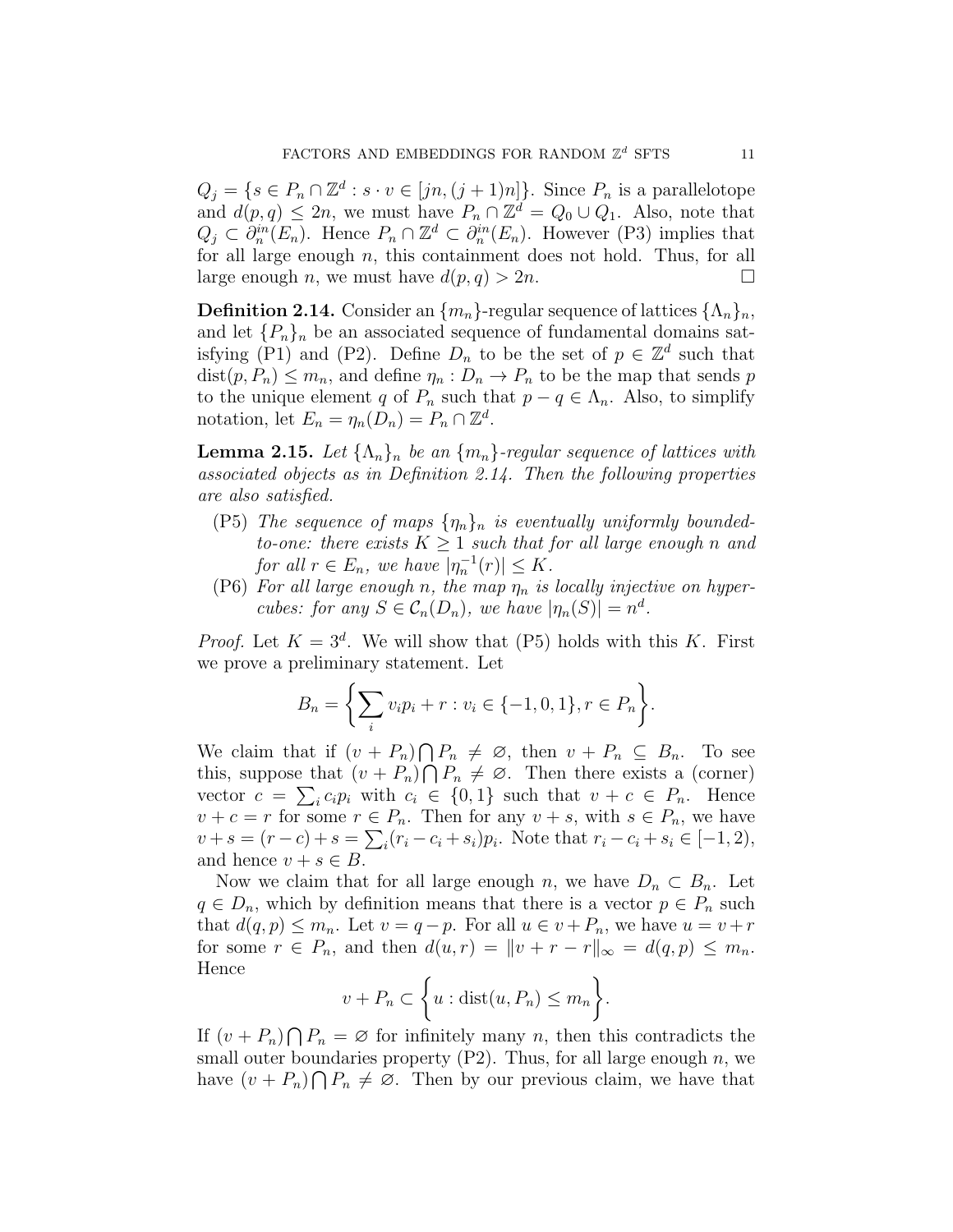$v + P_n \subset B_n$ , which in particular gives that  $q = v + p \in B_n$ . As  $q \in D_n$ was arbitrary, we obtain that  $D_n \subset B_n$ .

For each element  $p \in B_n$ , by definition, we have that  $p - \eta_n(p)$  has the form  $\sum_i v_i p_i$ , where  $v_i \in \{-1,0,1\}$ . Therefore we conclude that  $|\eta_n^{-1}(r)| \leq 3^d$ .

Now we show (P6). Let  $S \in \mathcal{C}_n(D_n)$ . In particular, let  $S = v + F_n$ . For  $p \in \Lambda_n$ , let

$$
S(p) = \{ t \in S : t - \eta_n(t) = -p \}.
$$

Note that  $\{S(p)\}_{p\in\Lambda_n}$  is a partition of S. By definition of  $S(p)$ , we have  $\eta_n(S(p)) = p + S(p)$ , which shows that  $\eta_n$  is injective on  $S(p)$ . Furthermore, observe that  $\eta_n(S(p)) = p + S(p) \subset p + v + F_n$ . By separation of lattice points (P4), for all large enough n, if  $p, q \in \Lambda_n$ and  $p \neq q$ , then  $(p + F_n) \bigcap (q + F_n) = \emptyset$ , which implies that  $(p + v +$  $F_n \cap (q+v+F_n) = \varnothing$ , and hence  $\eta_n(S(p)) \cap \eta_n(S(q)) = \varnothing$ . Therefore  $\eta_n$  is injective on S.

2.5. The periodic marker condition. In this section, we define the periodic marker condition, which appears in our main result on embeddings (Theorem 1.12). Let  $\mathcal O$  be a finite orbit in  $\mathcal A^{\mathbb{Z}^d}$ . Then there is a unique lattice  $\Lambda$  in  $\mathbb{Z}^d$  such that for any  $x \in \mathcal{O}$ , the period set of x is  $\Lambda$  (*i.e.*  $\{p \in \mathbb{Z}^d : \sigma_p(x) = x\} = \Lambda$ ).

Definition 2.16. A  $\mathbb{Z}^d$  subshift X satisfies the periodic marker condition with parameters  $\{m_n\}_n$  if X factors onto a sequence of finite orbits  $\{O_n\}_n$  such that the associated sequence of lattices  $\{\Lambda_n\}_n$  is an  ${m_n}$ -regular sequence of lattices.

**Example 2.17.** Suppose X is a substitutionally defined  $\mathbb{Z}^d$  subshift (see [5]) induced by a substitution  $\tau$  with the following properties:

- (1) there is a rectangular prism R so that for each  $a \in \mathcal{A}$ , the pattern  $\tau(a)$  has shape R;
- (2)  $\tau$  is uniquely decomposable as defined in [17]; this means that there exists N so that knowledge of  $x([-N, N]^d)$  determines whether  $x(0)$  occupies the least coordinate (in the lexicographic order) of a block  $\tau(a)$ .

Then X satisfies the periodic marker condition with parameters  $m_n =$  $n$ .

*Proof.* Suppose that  $\tau$  has the stated properties. For every n, define  $R_n$  to be the shape of  $\tau^n(a)$  for any  $a \in A$  (which is independent of the choice of a). The dimensions of  $R_n$  are just the *n*th powers of the dimensions of R. Since  $\tau$  is uniquely decomposable, for every n there exists  $N(n)$  so that  $x([-N(n), N(n)]^d)$  determines whether  $x(0)$  is the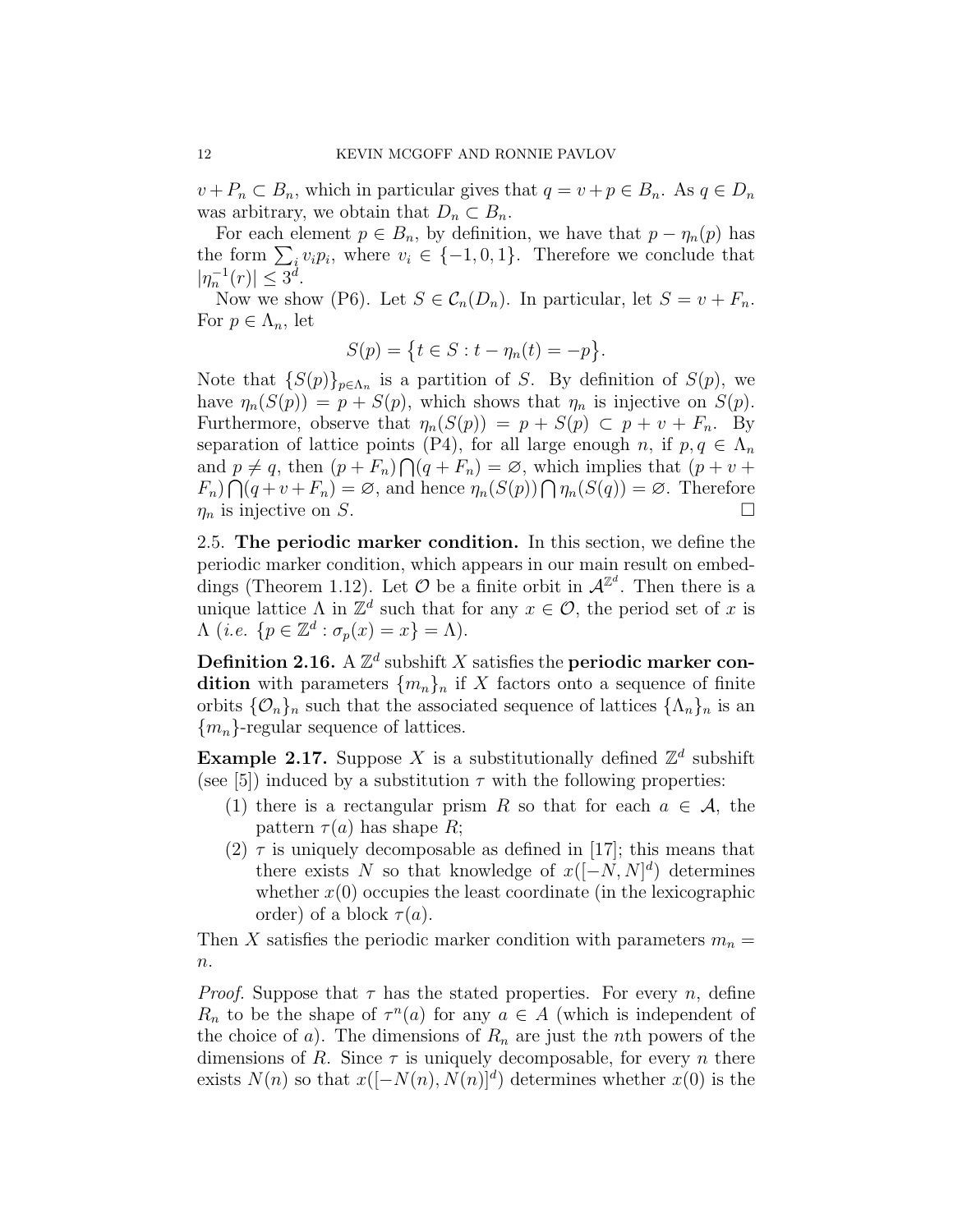least coordinate (lexicographically) of some  $\tau^{n}(a)$ . This means that for every *n*, there is a factor map  $\phi_n$  that assigns 1 to locations in any x that are least coordinates of  $\tau^n(a)$  and 0 elsewhere. Then clearly  $\phi_n(X)$  is just a periodic orbit with fundamental domain  $R_n$ .

Choose any monotone increasing sequence  $k_n$  with  $\frac{k_n}{n} \to 0$  and  $\frac{k_n}{\ln n} \to$  $\infty$ . Then the reader may check that the sequence  $\{\phi_{k_n}(X)\}_n$  yields an  $\{m_n\}$ -regular sequence of lattices, and so X satisfies the periodic marker condition with parameters  $m_n = n$ .

**Remark 2.18.** Any  $\mathbb{Z}^d$  subshift that factors onto such a substitutionally defined  $\mathbb{Z}^d$  subshift with properties (1) and (2) above (including the  $\mathbb{Z}^d$  SFTs defined in [16] or the examples of  $\mathbb{Z}^d$  SFTs with arbitrary right recursively enumerable entropy defined in [7]) obviously also satisfies the periodic marker condition for  $m_n = n$ .

## 3. Second moment method

In this section we generalize the second moment arguments presented in previous work on random  $\mathbb{Z}^d$  SFTs. The goal is to show that with high probability, the random  $\mathbb{Z}^d$  SFT X must have a large collection of patterns with prescribed structure of repetition among their subpatterns. Such collections of patterns will form the basis of our constructions of factor maps and embeddings in later sections. To establish the existence of these collections of patterns, we consider the random variable that counts how many patterns with prescribed repetition structure are allowed. Then we pursue estimates on the mean and variance of this random variable.

3.1. **Generalities.** Fix a natural number  $d > 1$ , a finite set  $\mathcal{A}$ , and  $\alpha \in \mathcal{A}$  $(|A|^{-1}, 1]$ . We consider random  $\mathbb{Z}^d$  SFTs in  $\mathcal{A}^{\mathbb{Z}^d}$  distributed according to  $\mathbb{P}_{n,\alpha}$ . In [15], a second moment method was used to show that with high probability, there exist many patterns on a large cube that can be freely stitched together to form allowable tilings of  $\mathbb{Z}^d$ . Specifically, we showed that with high probability there must be a very large collection of patterns in  $\mathcal{L}(X)$  with shape  $F_k$  that all agree on the *n*-boundary of  $F_k$ , and the common pattern on the *n*-boundary of  $F_k$  may be taken to have the same subpattern on all pairs of parallel faces. (Such patterns were called periodic boundaries in [15].) In this work, we strengthen this second moment argument to include more general domains than  $F_k$ and to accommodate more stringent demands on the  $F_n$ -subpatterns, not only asserting the existence of repeated words with shape  $F_n$  at more (pairs of) locations, but also excluding repeats at all other (pairs of) locations.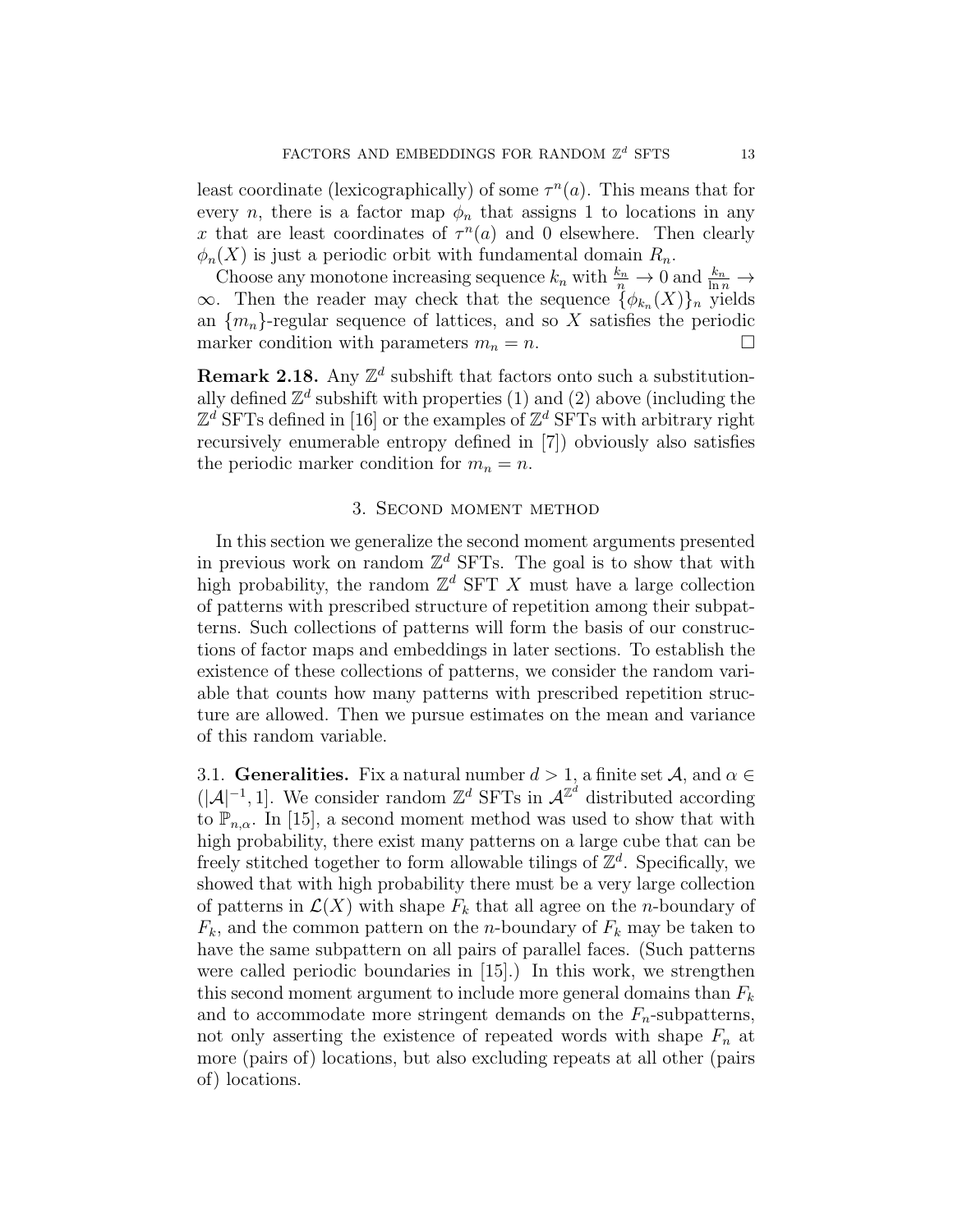Let us now begin to describe the prescribed repeat structure we wish to find inside many words of a random  $\mathbb{Z}^d$  SFT with high probability. Consider an  $\{m_n\}$ -regular sequence of lattices  $\{\Lambda_n\}_n$  satisfying  $m_n \geq n$ for all *n*, along with the associated objects in Definition 2.14. Let  $G_n^0$ be the following set of patterns on  $D_n$ :

$$
G_n^0 = \{ u \in \mathcal{A}^{D_n} : \text{ if } \eta_n(p) = \eta_n(q), \text{ then } u_p = u_q \}.
$$

The reader may check that  $|G_n^0| = |\mathcal{A}|^{|E_n|}$ , since the map that sends  $u \in G_n^0$  to  $u|_{E_n}$  is a bijection onto  $\mathcal{A}^{E_n}$ . Also observe that if  $p \in D_n$ , then  $\eta_n(p) + F_n \subset E_n \cup \partial_n^{out}(E_n) \subset D_n$  (since  $m_n \geq n$ ). Therefore if  $u \in G_n^0$  and  $w = u|_{p+F_n}$ , then  $\eta_n(p) \in E_n$  and  $w = u|_{\eta_n(p)+F_n}$ . Thus, for each  $u \in G_n^0$ , we have that  $|W_n(u)| \leq |E_n|$ .

Let  $G_n$  be the set of patterns in  $G_n^0$  that achieve this upper bound:

$$
G_n = \{ u \in G_n^0 : |W_n(u)| = |E_n| \}.
$$

The main result in this section is the following theorem, which states that for  $\alpha > |\mathcal{A}|^{-1}$ , with high probability, many patterns from  $G_n$  avoid the randomly chosen set of forbidden words. Recall that for  $\mathcal{F} \subset \mathcal{A}^{F_n}$ , the set  $G_n(\mathcal{F})$  consists of the patterns in  $G_n$  that avoid all patterns in  ${\mathcal F}$ .

**Theorem 3.1.** Let  $d \geq 1$ ,  $\alpha \in (|\mathcal{A}|^{-1}, 1]$ , and let  $\{\Lambda_n\}_n$  be an  $\{m_n\}$ regular sequence of lattices with associated objects as in Definition 2.14. Then for any  $c \in (0,1)$ , there exists  $\rho > 0$  such that for all large enough  $n,$ 

$$
\mathbb{P}_{n,\alpha}\Big(|G_n(\mathcal{F})| \ge c(\alpha|\mathcal{A}|)^{|E_n|}\Big) \ge 1 - e^{-\rho n^d}.
$$

This theorem plays a central role in the proofs of our main results on factors and embeddings (Theorems 1.11 and 1.12). Before proving Theorem 3.1, we first establish some structural lemmas. The following lemma is very similar to Lemma 3.6 in [15]; nonetheless, we provide a proof here for completeness.

**Lemma 3.2.** Under the hypotheses of Theorem 3.1, for all large enough n, the following property holds: if  $p, q \in E_n$ ,  $p \neq q$ ,  $T = \eta_n(q+F_n)$ , and  $w \in \mathcal{A}^{E_n \setminus T}$ , then there is at most one  $u \in G_n^0$  such that  $u|_{p+F_n} = u|_{q+F_n}$ and  $u|_{E_n \setminus T} = w$ .

*Proof.* By separation of lattice points  $(P4)$ , for all large enough n, the distance between any two lattice points is strictly greater than  $2n$ . Let n be large enough for this inequality to hold. Now let  $p, q, T$ , and w be as in the statement of the lemma. Note for future reference that since  $p, q \in E_n$  we have that  $p - q \notin \Lambda_n$ . Suppose that  $u^1, u^2 \in G_n^0$  both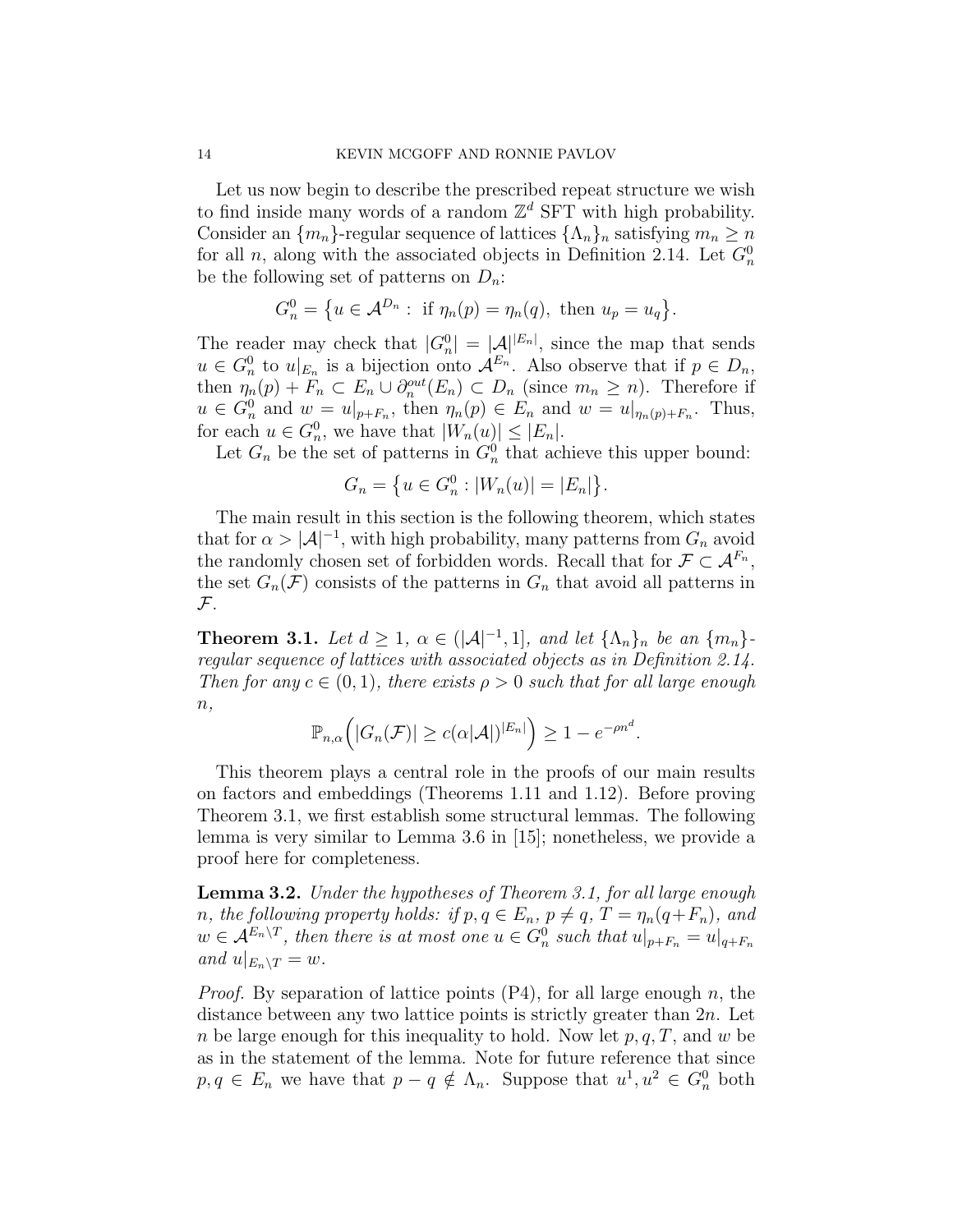satisfy the properties in the conclusion of the lemma. We will show that  $u^1 = u^2$ .

First, notice that for all  $p' \in D_n$  such that  $\eta_n(p') \notin T$ , we have

(1) 
$$
u^{1}(p') = u^{1}(\eta_{n}(p')) = w(\eta_{n}(p')) = u^{2}(\eta_{n}(p')) = u^{2}(p'),
$$

where the first and last equalities hold since  $u^1, u^2 \in G_n^0$ .

We claim that at most one  $s \in \Lambda_n$  satisfies  $(s+q+F_n) \cap (p+F_n) \neq \emptyset$ . Indeed, suppose that for  $s, t \in \Lambda_n$ , we have  $(s + q + F_n) \cap (p + F_n) \neq \emptyset$ and  $(t + q + F_n) \cap (p + F_n) \neq \emptyset$ . Then by Lemma 2.1, we obtain that  $d(s + q, t + q) \leq 2n$ , and therefore  $d(s, t) \leq 2n$ . By our choice of n, we conclude that  $s = t$ .

Furthermore, if  $s \in \Lambda_n$  satisfies  $(s + q + F_n) \cap (p + F_n) \neq \emptyset$ , then  $s + q \neq p$ , since  $p - q \notin \Lambda_n$ . Therefore there exists a corner C of  $p + F_n$ contained in  $D_n \setminus (\Lambda_n + (q + F_n)).$ 

Place a lexicographic ordering on  $p + F_n$  in which C is the minimal element. Now we claim by induction on the lexicographic ordering that  $u^1(p') = u^2(p')$  for all  $p' \in p + F_n$ . For the base case, Equation (1) gives that  $u^1(C) = u^2(C)$ , since our choice of C implies that  $\eta_n(C) \notin T$ . Now suppose that for all  $p'' < p'$  in  $p + F_n$ , we have  $u^1(p'') = u^2(p'')$ . If  $\eta_n(p') \notin T$ , then Equation (1) gives that  $u^1(p') = u^2(p')$ . On the other hand, consider  $p' \in p + F_n$  such that  $\eta_n(p') \in T$ . Then  $p' \in s + q + F_n$ where s is the unique element of  $\Lambda_n$  such that  $(s+q+F_n)\cap (p+F_n)\neq \emptyset$ . Therefore  $p' = s + q + t$  for some  $t \in F_n$ . Let  $p'' = p + t$ . Then by our choice of ordering on  $p + F_n$ , we have  $p'' < p'$ . Furthermore, by the induction hypothesis and the fact that  $u^i|_{p+F_n} = u^i|_{q+F_n} = u^2|_{s+q+F_n}$ , we must have  $u^1(p') = u^1(p'') = u^2(p'') = u^2(p')$ . This completes our induction and establishes that  $u^1(p) = u^2(p)$ .

Then by the fact that  $u^i|_{p+F_n} = u^i|_{q+F_n}$ , we see  $u^1|_{q+F_n} = u^1|_{p+F_n} =$  $u^2|_{p+F_n} = u^2|_{q+F_n}$ . Finally, since  $u^i \in G_n^0$ , we conclude that  $u^1|_{T} =$  $u^2|_T$ , which, together with Equation (1), gives that  $u^1 = u^2$ .

Next we establish a simple lower bound on the cardinality of  $G_n$ .

Lemma 3.3. Under the hypotheses of Theorem 3.1,

$$
|G_n| \geq |\mathcal{A}|^{|E_n|} (1 - |E_n|^2 \cdot |\mathcal{A}|^{-n^d}).
$$

*Proof.* Let  $v \in G_n^0 \setminus G_n$ . As v is not in  $G_n$ , the map that sends  $p \in E_n$ to  $v|_{p+F_n}$  is not injective. Hence, there are elements  $p, q \in E_n$  such that  $p \neq q$  and  $v|_{p+F_n} = v|_{q+F_n}$ , and we select the lexicographically minimal such pair for definiteness. The set  $T = \eta_n(p+F_n) \subset E_n$  has cardinality  $n^d$  by (P6). Furthermore, the map  $v \mapsto (p, q, v|_{E_n \setminus T})$  is injective by Lemma 3.2, and its image clearly has cardinality bounded above by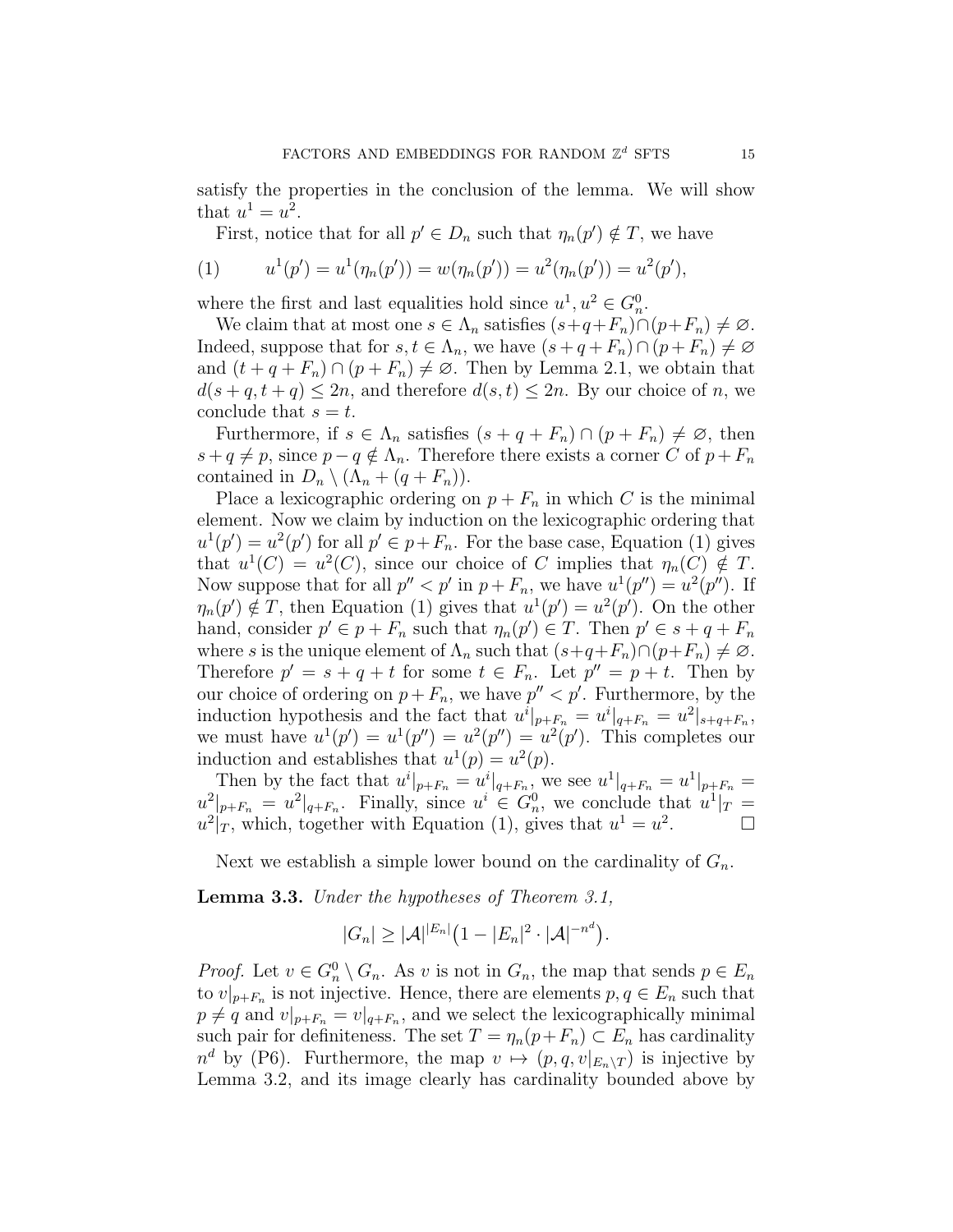$|E_n|^2 \cdot |\mathcal{A}|^{|E_n|-n^d}$ . Hence, we have established that

$$
|G_n^0 \setminus G_n| \leq |E_n|^2 \cdot |\mathcal{A}|^{|E_n| - n^d},
$$

The conclusion of the lemma is a direct consequence of this inequality and the fact that  $|G_n^0| = |\mathcal{A}|^{|E_n|}$ .

Here we set some notation for the remaining results in this section. For each  $n$ , consider the random variable

$$
\varphi_n = \sum_{u \in G_n} \xi_u,
$$

where  $\xi_u$  is the indicator function of the event that u is allowed (i.e.,  $\xi_u$  is 1 if u contains no patterns in the random forbidden set F and 0 otherwise). If  $\mathcal F$  is a forbidden set of patterns drawn at random from  $\mathbb{P}_{n,\alpha}$ , then  $\varphi_n$  is the number of patterns from  $G_n$  that do not contain a pattern from the forbidden set F, i.e.  $\varphi_n = |G_n(\mathcal{F})|$ . The expectation of  $\varphi_n$  satisfies

(2) 
$$
\mathbb{E}_{n,\alpha}[\varphi_n] = \sum_{u \in G_n} \mathbb{E}_{n,\alpha}[\xi_u] = \sum_{u \in G_n} \alpha^{|W_n(u)|} = \alpha^{|E_n|} \cdot |G_n|.
$$

Similarly, for the variance of  $\varphi_n$ , we have

$$
\text{Var}_{n,\alpha}[\varphi_n] = \alpha^{2|E_n|} \sum_{\substack{u,v \in G_n \\ W_n(u) \cap W_n(v) \neq \varnothing}} \left( \alpha^{-|W_n(u) \cap W_n(v)|} - 1 \right).
$$

It is convenient to rewrite the variance as follows. Let

$$
V_n = \big\{ (u, v) \in G_n \times G_n : W_n(u) \cap W_n(v) \neq \varnothing \big\},\
$$

and

$$
V_{n,r} = \{(u,v) \in V_n : |W_n(u) \cap W_n(v)| = r\}.
$$

Then

(3) 
$$
\text{Var}_{n,\alpha}[\varphi] = \alpha^{2|E_n|} \sum_{r=1}^{|E_n|} |V_{n,r}| (\alpha^{-r} - 1).
$$

We partition  $V_{n,r}$  in the following way. Given  $(u, v) \in V_{n,r}$ , define a cross-repeat between u and v to be a pair  $(p, q) \in E_n \times E_n$  for which  $u|_{p+F_n} = v|_{q+F_n}$ . Let  $R_0(u, v)$  be the union of the sets  $q+F_n$  over all cross repeats  $(p, q)$ , and let  $R(u, v) = \eta_n(R_0(u, v))$ . For every a, define

$$
V_{n,r,a} = \{(u,v) \in V_{n,r} : |R(u,v)| = a\}.
$$

Let  $(u, v) \in V_{n,r,a}$ , and let  $J = J(u, v)$  be the set of cross-repeats between u and v. Consider the map  $\psi : J \to R(u, v)$  given by  $\psi(p, q) =$ q. By the definition of a cross-repeat,  $\psi$  is well-defined. Furthermore, observe that  $\psi$  is injective, since u and v are each in  $G_n$ . Since  $(u, v) \in$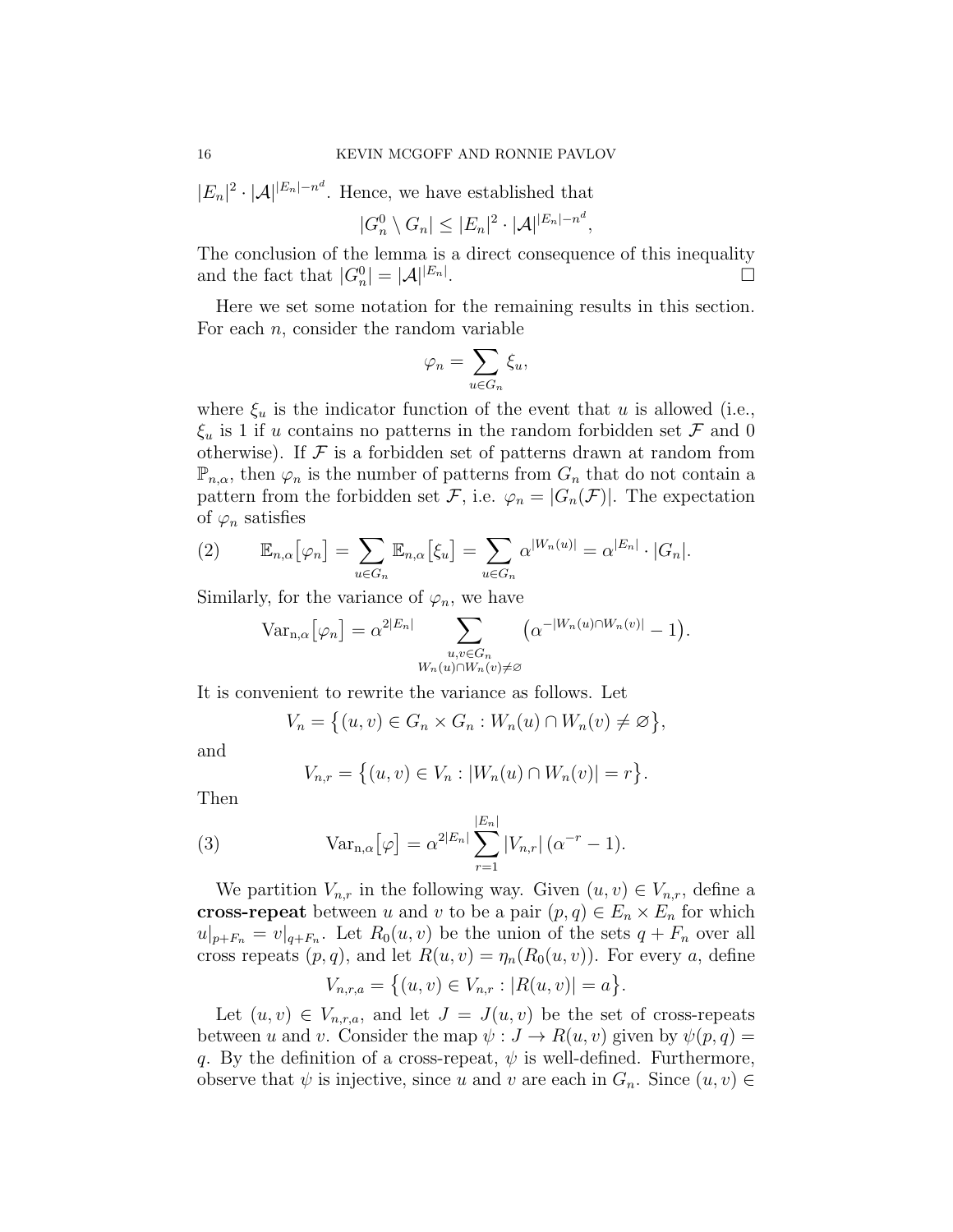$V_{n,r,a}$ , we also have  $|J| = r$ . Hence,  $r = |J| = |\psi(J)| \leq |R| = a$ . Therefore,  $V_{n,r} = \bigcup_{a \geq r} V_{n,r,a}$ , meaning that we can bound  $Var_{n,\alpha}[\varphi]$ from above by way of upper bounds on  $|V_{n,r,a}|$ ; the next lemma gives such a bound.

**Lemma 3.4.** Let K be defined by  $(P5)$ . Then

$$
|V_{n,r,a}| \leq |G_n| |\mathcal{A}|^{|E_n|} \bigg( \frac{|E_n|^{4K/n}}{|\mathcal{A}|} \bigg)^a.
$$

*Proof.* Let  $(u, v) \in V_{n,r,a}$ , and let  $R_0 = R_0(u, v)$  and  $R = R(u, v)$  be as above. By Lemma 3.8 from [15], there exists a subset  $S$  of the cross-repeats such that  $|S| \leq 2|R_0|/n$  and

$$
R_0 = \bigcup_{(p,q)\in S} (q + F_n).
$$

By (P5), for each  $t \in E_n$ , the set  $\eta_n^{-1}(t)$  contains at most K elements. Thus,  $|R_0| \leq K|R|$ , and we have that  $|S| \leq 2K|R|/n = 2Ka/n$ .

Let  $\psi(u, v) = (u, \mathcal{S}, v|_{E_n \setminus R})$ . By construction,  $\psi$  is injective: u and S determine  $v|_{R_0}$ , which then determines  $v|_{R_1}$  and in combination with  $v|_{E_n \setminus R}$ , this determines  $v|_{E_n}$ , which determines v. By the obvious bounds on the image of  $\psi$ , we have

$$
|V_{n,r,a}| = |\psi(V_{n,r,a})| \le |G_n| \cdot [|E_n|^2]^{2Ka/n} \cdot |\mathcal{A}|^{|E_n|-a}
$$
  
=  $|G_n| \cdot |\mathcal{A}|^{|E_n|} \left( \frac{|E_n|^{4K/n}}{|\mathcal{A}|} \right)^a$ .

**Lemma 3.5.** Let  $\lambda > 1$  be such that  $|\mathcal{A}|^{-1} < \lambda^{-1} < \alpha$ . There exists a constant  $C_1$  such that for all large enough n,

$$
\frac{|V_{n,r}|}{|G_n|^2} \le C_1 \lambda^{-r}.
$$

Proof. By the union bound, Lemma 3.4, property (P1), and our choice of  $\lambda$ , there exists a constant  $C' > 0$  such that for all large enough n,

$$
|V_{n,r}| \leq \sum_{a \geq r} |V_{n,r,a}| \leq |G_n| \cdot |\mathcal{A}|^{|E_n|} \sum_{a \geq r} \lambda^{-a} \leq C' |G_n| \cdot |\mathcal{A}|^{|E_n|} \lambda^{-r}.
$$

Dividing by  $|G_n|^2$  and using that  $|G_n|/|A|^{|E_n|} \to 1$  (from Lemma 3.3), we see that there exists  $C_1 > 0$  such that for all large enough n,

$$
\frac{|V_{n,r}|}{|G_n|^2} \le C_1 \lambda^{-r}.
$$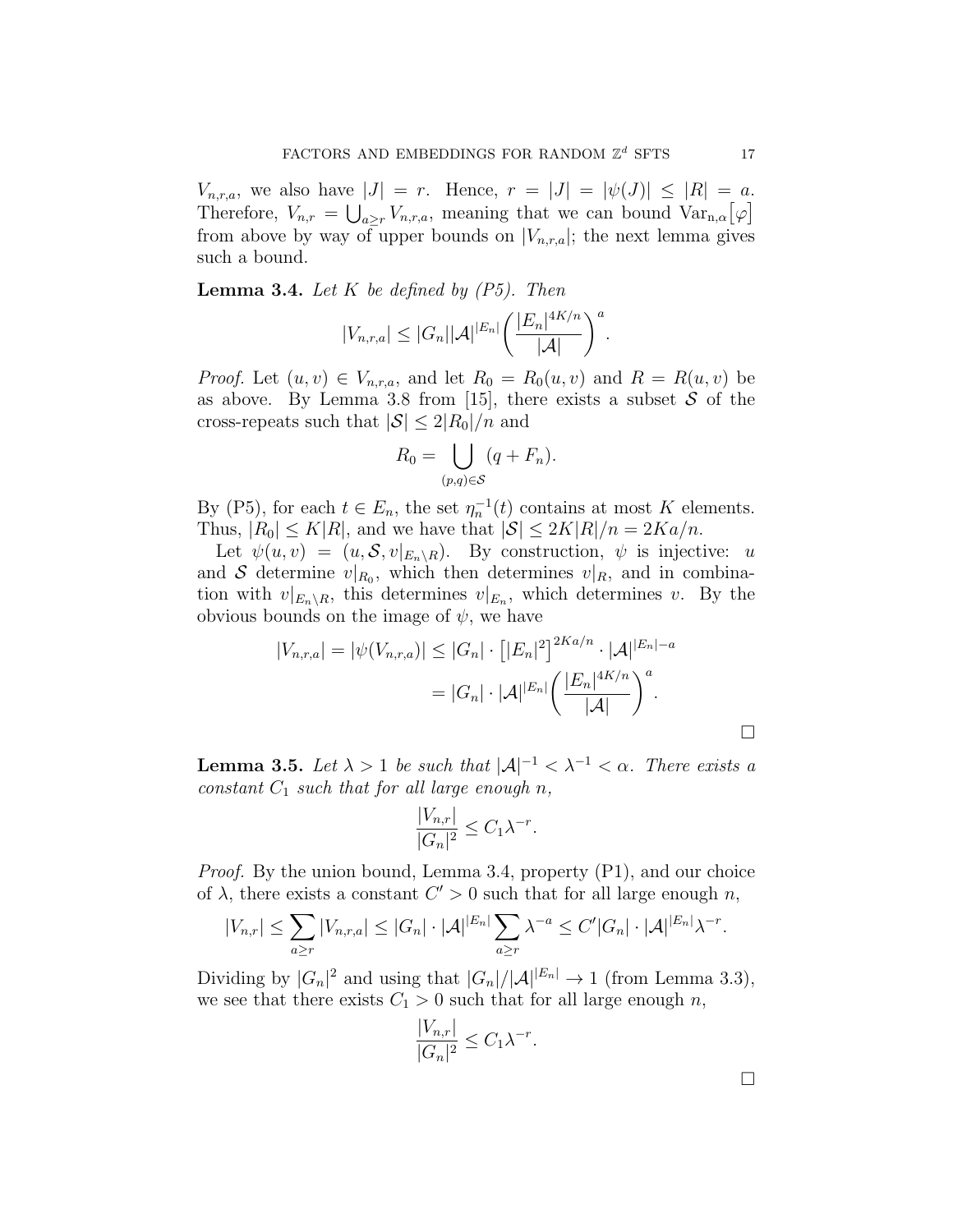**Lemma 3.6.** There exists  $C_0 > 1$  such that for all large enough n,

$$
\frac{|V_n|}{|G_n|^2} \le \frac{C_0 |E_n|^2}{|\mathcal{A}|^{n^d}}.
$$

*Proof.* Let  $(u, v) \in V_n$ . Let  $(p, q)$  be the lexicographically minimal cross-repeat. Let  $T = \eta_n(q + F_n)$ . By property (P6), we have  $|T| = n^d$ . Also, the map  $(u, v) \mapsto (u, p, q, v|_{E_n \setminus T})$  is clearly injective. Hence

$$
|V_n| \leq |G_n| \cdot |E_n|^2 \cdot |\mathcal{A}|^{|E_n| - n^d}.
$$

Dividing by  $|G_n|^2$  and using that  $|G_n|/|A|^{|E_n|} \to 1$  (from Lemma 3.3), we see that there exists a constant  $C_0 > 1$  such that for all large enough  $n,$ 

$$
\frac{|V_n|}{|G_n|^2} \le \frac{C_0 |E_n|^2}{|\mathcal{A}|^{n^d}}.
$$

 $\Box$ 

We are finally prepared to prove Theorem 3.1.

PROOF OF THEOREM 3.1. Let  $d \geq 1$ ,  $\mathcal{A}, \alpha \in (|\mathcal{A}|^{-1}, 1]$ , and  $c \in (0, 1)$ be as in the statement of the theorem. Additionally, let  $\{\Lambda_n\}_n$  be an  ${m_n}$ -regular sequence of lattices with notation as above. By Lemma 3.3, we have

$$
|G_n| \geq |\mathcal{A}|^{|E_n|} \Big(1-|E_n|^2|\mathcal{A}|^{-n^d}\Big).
$$

Let  $a \in (c, 1)$ . Since  $|E_n| = |P_n \cap \mathbb{Z}^d| = \text{vol}(\Lambda_n)$ , property (P1) (subexponential growth) implies that for all large enough  $n$ ,

$$
a\Big(1-|E_n|^2|\mathcal{A}|^{-n^d}\Big)\geq c.
$$

Combining these inequalities with Equation (2), we see that for all large enough  $n$ ,

$$
a \cdot \mathbb{E}_{n,\alpha}[\varphi_n] = a \cdot \alpha^{|E_n|} \cdot |G_n|
$$
  
 
$$
\geq a \cdot \alpha^{|E_n|} \cdot |\mathcal{A}|^{|E_n|} \left(1 - |E_n|^2 |\mathcal{A}|^{-n^d}\right) \geq c(\alpha |\mathcal{A}|)^{|E_n|}.
$$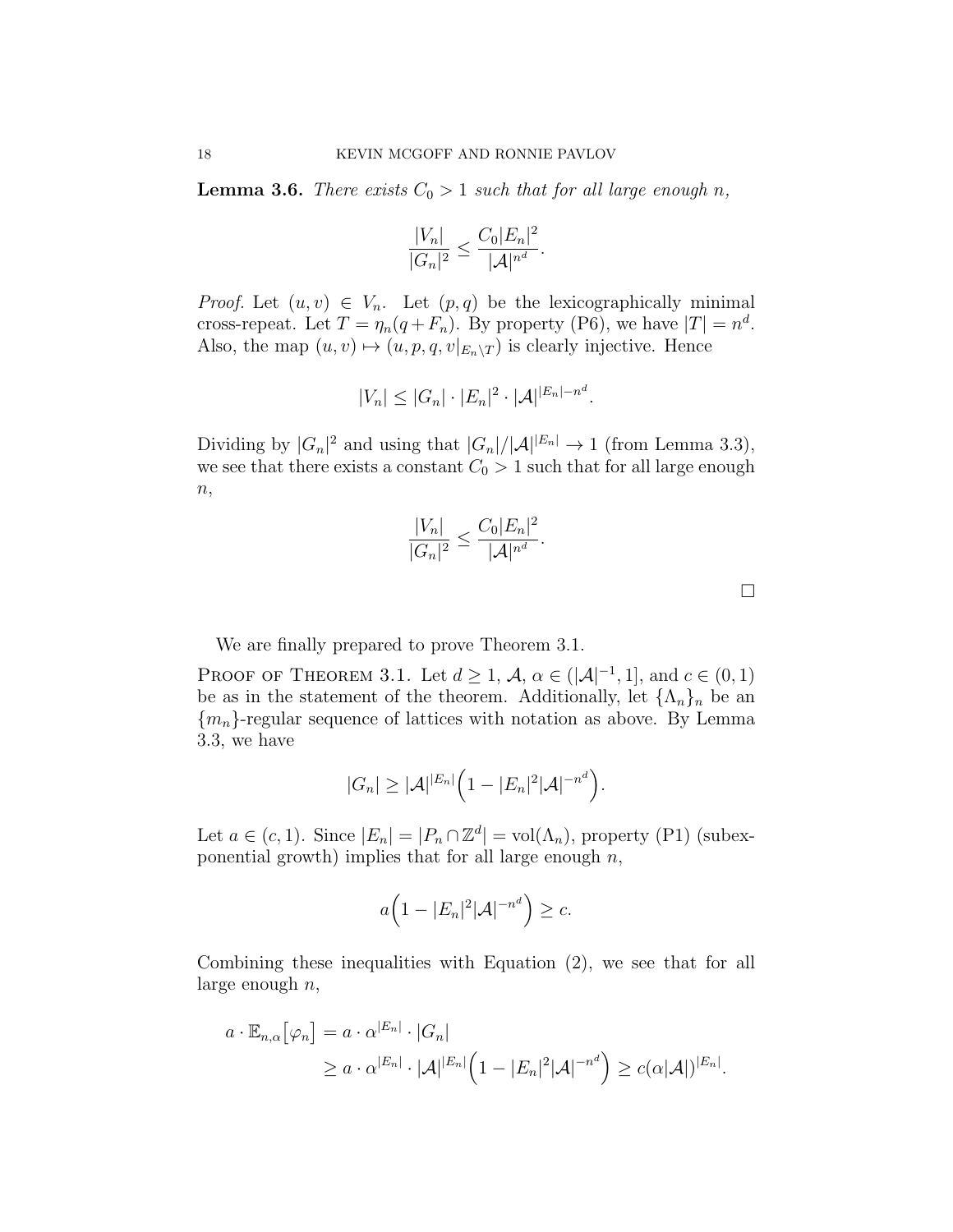Using the above inequality, followed by Chebyshev's inequality and Equations (2) and (3), we see that for all large enough  $n$ ,

$$
\mathbb{P}_{n,\alpha}(\varphi_n \le c(\alpha|\mathcal{A}|)^{|E_n|}) \le \mathbb{P}_{n,\alpha}(\varphi_n \le a\mathbb{E}_{n,\alpha}[\varphi_n])
$$
  
\n
$$
= \mathbb{P}_{n,\alpha}(\mathbb{E}_{n,\alpha}[\varphi_n] - \varphi_n \ge \mathbb{E}_{n,\alpha}[\varphi_n] - a\mathbb{E}_{n,\alpha}[\varphi_n])
$$
  
\n
$$
\le \frac{\text{Var}_{n,\alpha}[\varphi_n]}{\mathbb{E}_{n,\alpha}[\varphi_n]^2(1-a)^2}
$$
  
\n
$$
= \frac{\text{Var}_{n,\alpha}[\varphi_n]}{|G_n|^2 \cdot \alpha^{2|E_n|} \cdot (1-a)^2}
$$
  
\n
$$
= \frac{1}{(1-a)^2} \sum_{r=1}^{|E_n|} \frac{|V_{n,r}|}{|G_n|^2} (\alpha^{-r} - 1)
$$
  
\n
$$
\le \frac{1}{(1-a)^2} \sum_{r=1}^{|E_n|} \frac{|V_{n,r}|}{|G_n|^2} \alpha^{-r}.
$$

Let  $\lambda > 1$  be such that  $|\mathcal{A}|^{-1} < \lambda^{-1} < \alpha$ . By Lemmas 3.5 and 3.6, we have that for all large enough  $n$ ,

$$
\sum_{r=1}^{|E_n|} \frac{|V_{n,r}|}{|G_n|^2} \alpha^{-r} = \sum_{r=1}^{n^d} \frac{|V_{n,r}|}{|G_n|^2} \alpha^{-r} + \sum_{r=n^d+1}^{|E_n|} \frac{|V_{n,r}|}{|G_n|^2} \alpha^{-r}
$$
  

$$
\leq \frac{|V_n|}{|G_n|^2} \alpha^{-n^d} + C_1 \sum_{r=n^d+1}^{|E_n|} (\alpha \lambda)^{-r}
$$
  

$$
\leq \frac{C_0 |E_n|^2}{|\mathcal{A}|^{n^d}} \alpha^{-n^d} + C_2(\alpha \lambda)^{-n^d}.
$$

Combining the two previous displays and again using property (P1) (subexponential growth), we obtain that there exists  $\rho > 0$  (indeed we could choose any  $\rho < \log(\alpha \lambda)$  such that for all large enough n,

$$
\mathbb{P}_{n,\alpha}(\varphi_n \le c(\alpha |\mathcal{A}|)^{|E_n|}) \le e^{-\rho n^d},
$$
 as desired.  $\square$ 

### 4. Factors

In this section, we use the many patterns with prescribed repeat structure guaranteed by Theorem 3.1 to construct the desired surjective factor maps. The main construction of the factor map is done in the same way as in [4]. Instead of repeating all arguments, we only describe how they should be adapted to prove Theorem 1.11. We note that the arguments given in [4] were technically given only for  $d > 1$ , since that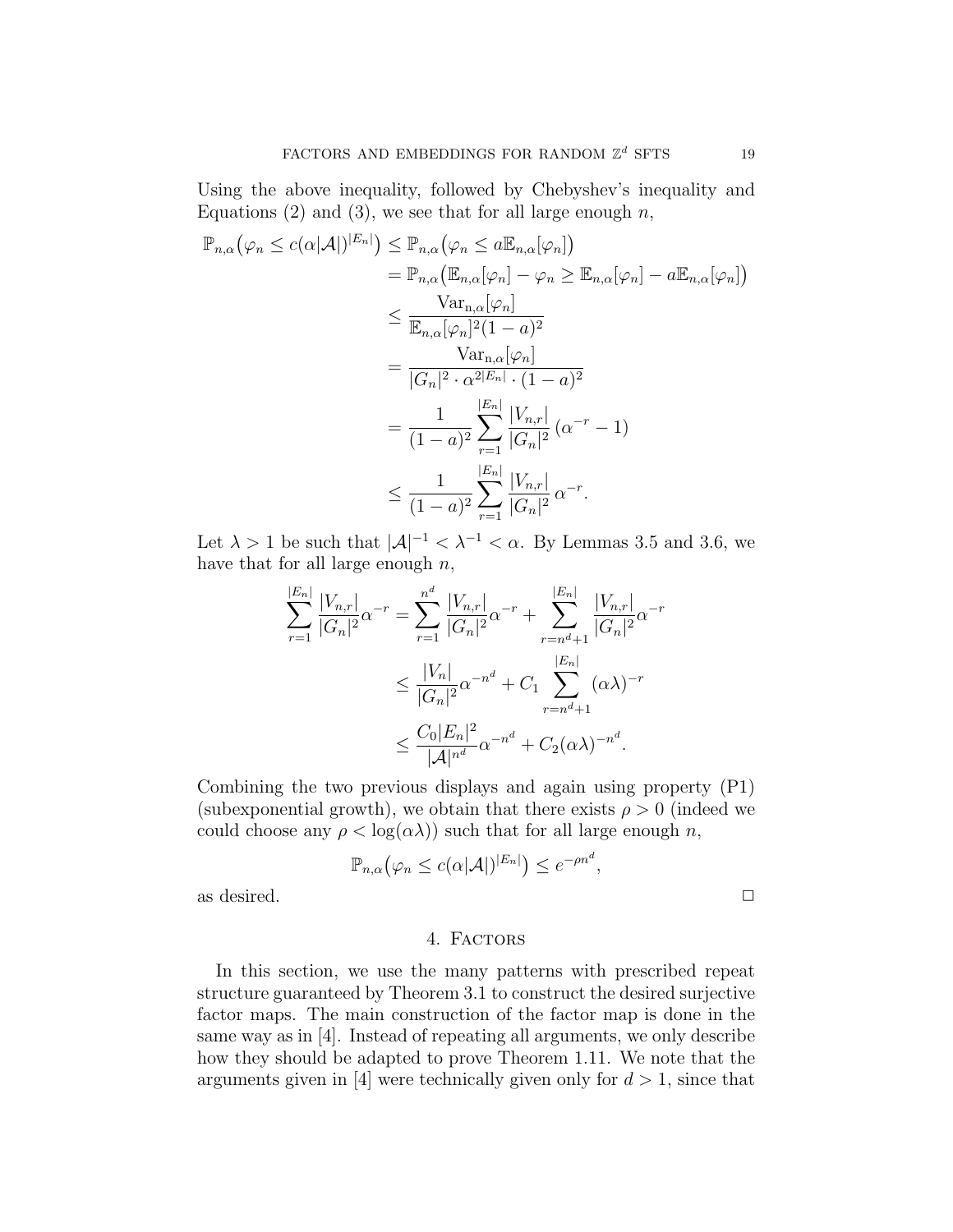was the only novel case in that work. Nonetheless, they also apply to the case  $d = 1$ , and so we use them in that case as well.

PROOF OF THEOREM 1.11. Assume that Y,  $\alpha = \alpha_X$ , and  $\mathcal{A} = \mathcal{A}_X$ satisfy the hypotheses of the theorem, and choose  $g$  so that  $Y$  has the g-extension property for a set of finite patterns with diameters bounded from above by g. The construction of our factor map is very similar to the one constructed in [4]. However, in that work, we assumed block gluing on the domain  $X$ , which we have no reason to suspect holds for random  $\mathbb{Z}^d$  SFTs with high probability. The proof from that work is too complicated to describe in full here; instead we will only informally define the factor map  $\phi$ , describing how we obviate the need for the block gluing assumption. The proof from [4] begins with the construction of a family of "marker" words in  $\mathcal{L}(X)$ , with restrictions on possible overlaps between marker words. Knowledge of marker words appearing in a point of  $X$ , along with their locations, completely determines  $\phi(x)$ . In [4], these markers are constructed using block gluing. However, in the end, the reader can check that all that was required was the existence of a set  $S$  with the following properties for some parameters k, m. (The first parameter k was the side length of a so-called "surrounding frame" in [4], and in the notation of that work, was written as  $k + 2m + 2q$ . The use of m to denote the second parameter is not accidental; it will be the same  $m$  for which we apply the second moment method.)

(i) S is a set of patterns on  $F_k$  which can be partitioned as

$$
S = \bigsqcup_{i=1}^{M} S_i,
$$

where  $M > |\mathcal{L}_{F_{k-m-g}}(Y)| \cdot |\mathcal{A}_Y|^{d((k+m+(2d+3)g)^d-(k+m-(2d-1)g)^d)}$ .

- (ii) For any choice of  $y \in [1, M]^{\mathbb{Z}^d}$ , there exists  $x \in X$  such that  $x((k-m)v + F_k) \in S_{y(v)}$  for all  $v \in \mathbb{Z}^d$ .
- (iii) Given  $v \neq v' \in \mathbb{Z}^d$  so that  $x(v + F_k), x(v' + F_k) \in S$ , either  $v'-v = (k-m)u$  for some  $u \in \mathbb{Z}^d$  with  $||u||_{\infty} \leq 1$ , or  $||v'-v||_{\infty} >$  $k - m + (2d + 3)g$ .

For ease of notation, we define  $p(k) = d((k+m+(2d+3)g)^d - (k+1)$  $m - (2d - 1)g)^d$ , and note that p has degree  $d - 1$  in k.

Given a set  $S$  and parameters  $k$  and  $m$  satisfying these properties, the factor map  $\phi$  behaves as follows. For any  $x \in X$ ,  $\phi$  finds all  $v \in \mathbb{Z}^d$ for which  $x(v + F_k) \in S$ , and then, for each such v, the set  $S_i$  in which  $x(v + F_k)$  lies determines choices of letters on  $v + F_{k-m-g}$ . (We follow [4] and call  $v+F_{k-m-q}$  the **determined zone** associated to  $x(v+F_k)$ .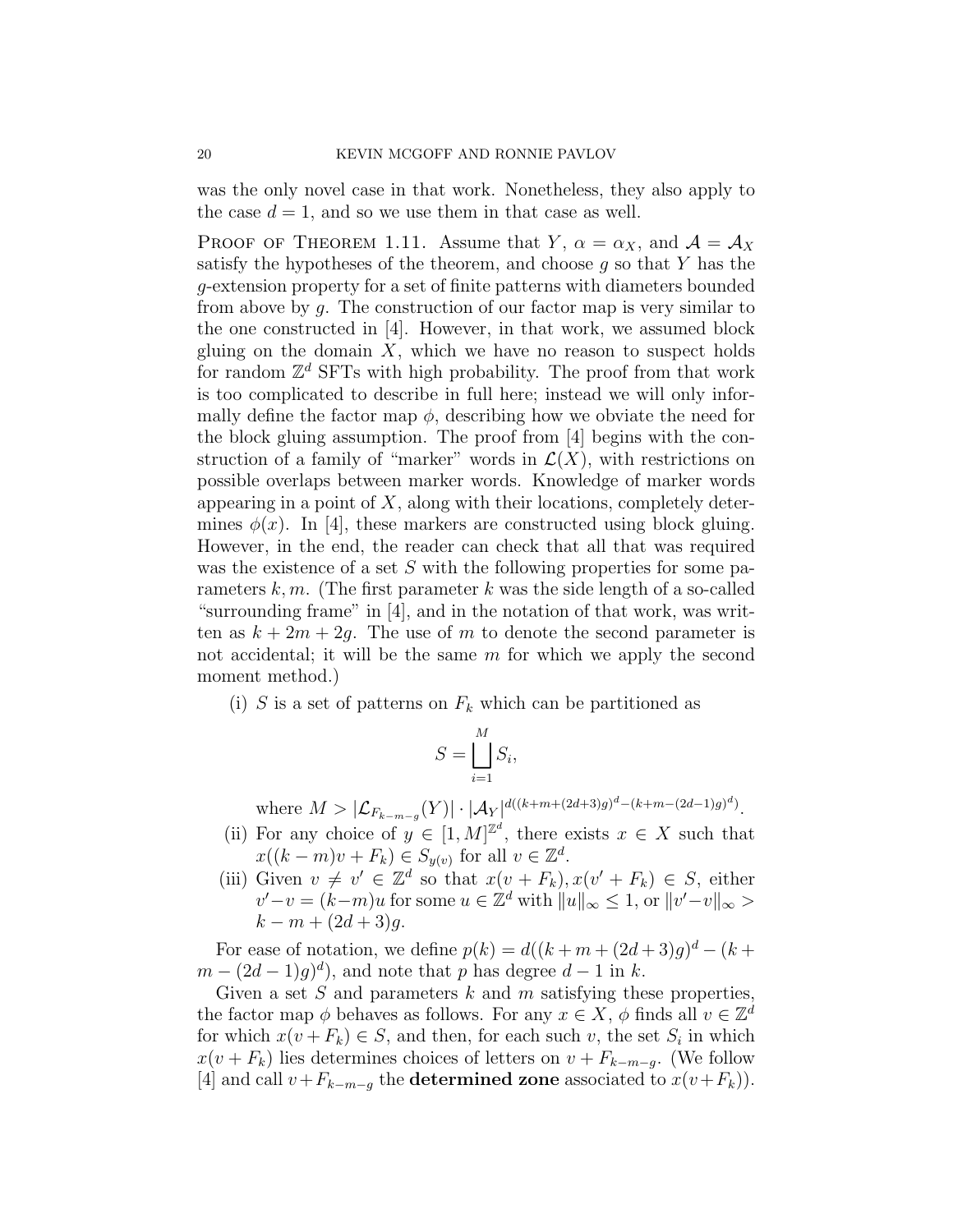Then letters are placed and erased in a series of steps, all completely determined by the location of words in  $S$  and the  $S_i$  each lies in, until finally all of  $\mathbb{Z}^d$  is filled, yielding  $\phi(x)$ . This portion of the proof uses only properties of Y and will be completely unchanged from the proof in [4] once S has been determined.

Then, (i) and (ii) together are used to prove surjectivity. Indeed, (i) yields a surjection from [1, M] to  $\mathcal{L}_{F_{k-m-g}}(Y) \cdot \mathcal{A}_{Y}^{p(k)}$ . Then, given any  $y \in Y$ , a point  $x \in X$  as in (ii) can be defined with patterns from properly chosen  $S_i$  that cause the proper letters to be placed and erased in subsequent steps, yielding  $\phi(x) = y$ .

Therefore, omitting the elements of the proof that may be repeated exactly as in [4], we need only prove that for properly chosen parameters k and m (depending on n), there exists  $\rho > 0$  such that for all large enough  $n$ ,

 $\mathbb{P}_{n,\alpha}(\exists S \text{ that avoids } \mathcal{F} \text{ and satisfies (i), (ii), and (iii)}) \geq 1 - e^{-\rho n^d}.$ 

Let us now prove this statement.

Choose any  $k = k(n)$  satisfying  $\frac{k}{n} \to \infty$  and  $\frac{\log k}{n} \to 0$ , and take  $m =$  $m(n) = n + (2d + 3)g$ . Following the notation of Section 3, for every n define the lattice  $\Lambda_n = (k-m)\mathbb{Z}^d$ , with associated basis  $\{(k-m)e_i\}_{i=1}^d$ ; the sequence  $\Lambda_n$  is then  $\{m_n\}$ -regular. In this case, the associated objects from Section 3 are as follows. We have  $D_n = [-m+1, k]^d \subset \mathbb{Z}^d$ , and  $E_n = [1, k - m]^d \subset \mathbb{Z}^d$ . Also, the set  $G_n$  consists of all patterns  $u \in \mathcal{A}^{D_n} = \mathcal{A}^{[-m+1,k]^d}$  where for any  $A, B \in \mathcal{C}_n(D_n)$ ,  $u|_A = u|_B$  iff  $A = p + B$  for some  $p \in \Lambda_n$ ; in particular,  $|W_n(u)| = |E_n| = (k - m)^d$ . Recall that for a set of forbidden patterns  $\mathcal{F} \subset \mathcal{A}^{F_n}$ , we let  $G_n(\mathcal{F})$ denote the patterns in  $G_n$  that avoid the forbidden patterns in  $\mathcal{F}$ .

For the moment, fix a set of forbidden words  $\mathcal{F} \subset \mathcal{A}^{F_n}$ . We truncate all elements of  $G_n(\mathcal{F})$  to  $F_k$ , resulting in a collection  $G'_n(\mathcal{F})$ , and clearly  $|G'_n(\mathcal{F})| \geq |\mathcal{A}|^{k^d - (k+m)^d} |G_n(\mathcal{F})|$ . Note that for  $w \in G'_n(\mathcal{F})$ , it is still the case that for A and B in  $\mathcal{C}_n(D_n)$ , we have  $w|_A = w|_B$  if and only if  $A = p + B$  for some  $p \in \Lambda_n$ . Moreover, it is possible to choose a subcollection  $G''_n(\mathcal{F}) \subset G'_n(\mathcal{F})$  such that all patterns in  $G''_n(\mathcal{F})$  share the same subpattern on  $\partial_m^{in}(F_k)$  and

(4)  
\n
$$
|G''_n(\mathcal{F})| \geq |\mathcal{A}|^{-|\partial_m^{in}(F_k)|} |G'_n(\mathcal{F})|
$$
\n
$$
= |\mathcal{A}|^{(k-2m)^d - k^d} |G'_n(\mathcal{F})|
$$
\n
$$
\geq |\mathcal{A}|^{(k-2m)^d - (k+m)^d} |G_n(\mathcal{F})|
$$
\n
$$
\geq |\mathcal{A}|^{-3dkm} |G_n(\mathcal{F})|.
$$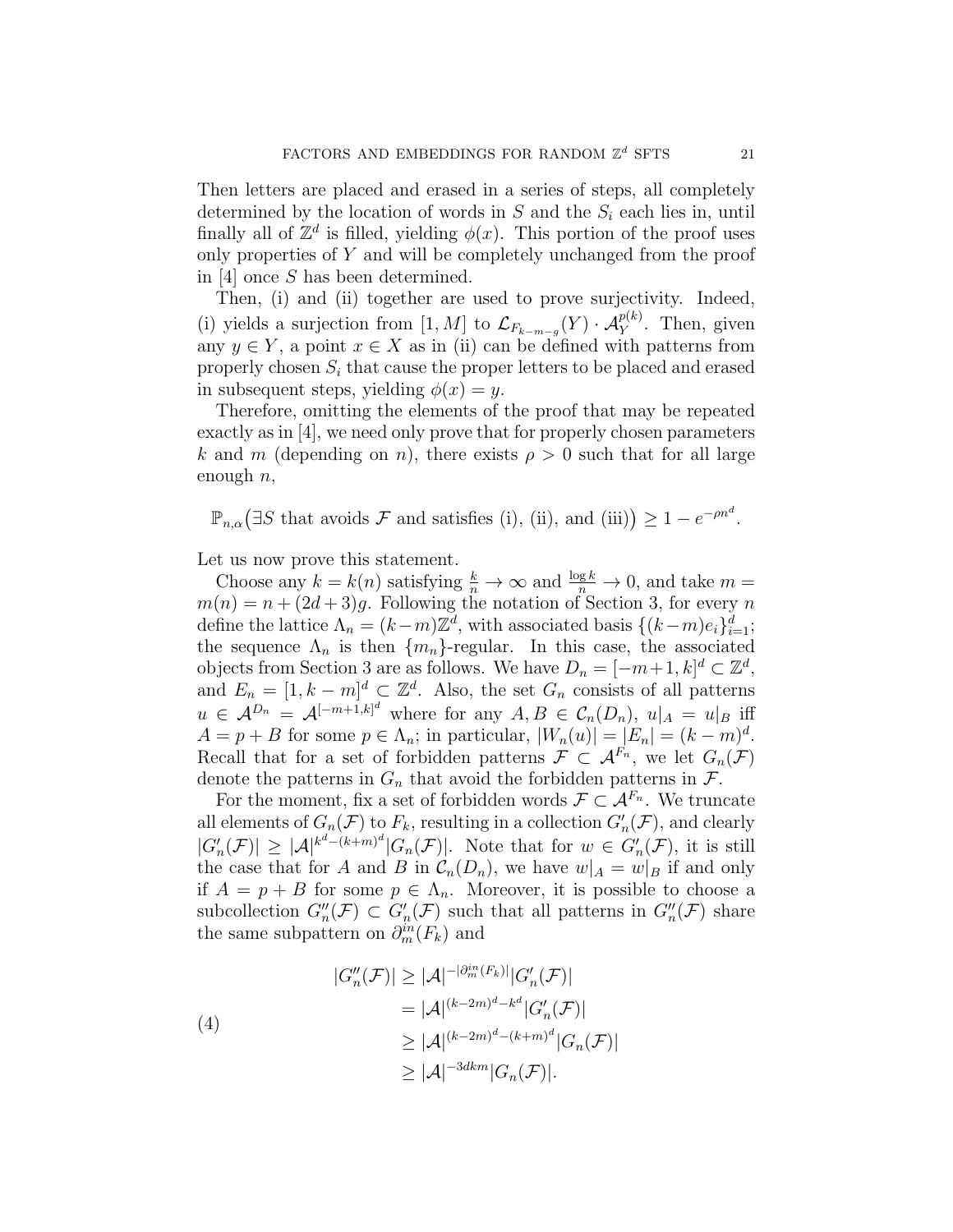Now we consider the set of forbidden words  $\mathcal F$  to be chosen at random with distribution given by  $\mathbb{P}_{n,\alpha}$ . By Theorem 3.1, since  $\log(\alpha|\mathcal{A}|) >$  $h(Y)$ , there exists  $\epsilon > 0$  and  $\rho > 0$  such that for all large enough n,

(5) 
$$
\mathbb{P}_{n,\alpha}\big(|G_n(\mathcal{F})| > e^{k^d(h(Y)+\epsilon)}\big) > 1 - e^{-\rho n^d}.
$$

Then by  $(4)$  and  $(5)$  and inclusion, we have that for all large enough n,

$$
\mathbb{P}_{n,\alpha}\big(|G''_n(\mathcal{F})| > e^{k^d(h(Y)+\epsilon)-3dkm\log|\mathcal{A}|}\big) > 1 - e^{-\rho n^d}.
$$

Since p has degree  $d-1$ , it is the case that  $e^{k^d(h(Y)+\epsilon)-3dkm\log|\mathcal{A}|} >$  $|\mathcal{L}_{[1,k-m-g]^d}(Y)| \cdot |\mathcal{A}_Y|^{p(k)}$  for large n, and so for such n,

(6) 
$$
\mathbb{P}_{n,\alpha}\big(|G''_n(\mathcal{F})| > |\mathcal{L}_{[1,k-m-g]^d}(Y)| \cdot |\mathcal{A}_Y|^{p(k)}\big) > 1 - e^{-\rho n^d}.
$$

It remains only to show that on the event  $|G_n''(\mathcal{F})| > |\mathcal{L}_{F_{k-m-g}}(Y)|$ .  $|\mathcal{A}_Y|^{p(k)}$ , the set  $S = G''_n(\mathcal{F})$  is a collection satisfying (i), (ii), and (iii). By taking each  $S_i$  to be a singleton, (i) is obviously satisfied. Since all patterns in  $G''_n(\mathcal{F})$  agree on  $\partial_m^{in}(F_k)$ ,  $m \geq n$ , and X is an SFT defined by forbidden words with shape  $F_n$ , (ii) is satisfied.

To prove (iii), we may clearly assume without loss of generality (by translating if necessary) that  $v' = 0$ . We then assume for a contradiction that  $x(F_k)$  and  $x(v + F_k)$  are in  $G''_n(\mathcal{F})$  (after translation),  $v \neq 0$ , v is not of the form  $(k - m)u$  for some u with  $||u||_{\infty} \leq 1$  (i.e.  $v \notin \Lambda_n$ ), and  $||v||_{\infty} \leq k - m + (2d + 3)g = k - n$ . We assume for now that all  $coordinates of  $v$  are nonnegative; since our arguments are not affected$ by reflecting over any plane  $x_i = 0$ , other cases are similar. We then know that  $0 \le v_i \le k - n$  for  $1 \le i \le d$ .

Recall that by definition of  $G''_n(\mathcal{F})$ , we have  $x(\partial_m^{in}(F_k)) = x(v +$  $\partial_m^{in}(F_k)$ . Since  $m \geq n$ ,  $F_n \subseteq \partial_m^{in}(F_k)$ , and so  $x(F_n) = x(v+F_n)$ . On the other hand, since  $0 \le v_i \le k-n$  for  $1 \le i \le d$ ,  $v+F_n \subseteq F_k$ . This means that  $x(F_n)$  and  $x(v + F_n)$  are equal subwords of  $x(F_k) \in G''_n(\mathcal{F})$  whose shapes differ by a vector not in  $\Lambda_n$ , a contradiction to the definition of  $G''_n(\mathcal{F})$ . Therefore, (iii) is proved, and so the collection  $S = G''_n(\mathcal{F})$ satisfies (i), (ii), and (iii).

 $\Box$ 

#### 5. Embeddings

Here we use the many patterns with prescribed repeat structure that are guaranteed by Theorem 3.1 to construct the desired embeddings.

PROOF OF THEOREM 1.12. Assume that  $X, \alpha = \alpha_Y$ , and  $\mathcal{A} = \mathcal{A}_Y$ are as in the theorem and that  $\{\mathcal{O}_n\}_n$  and  $\{\Lambda_n\}_n$  are the orbits and associated lattices guaranteed by the fact that X satisfies the periodic marker condition for  $m_n = n$ . Our embedding map will be a much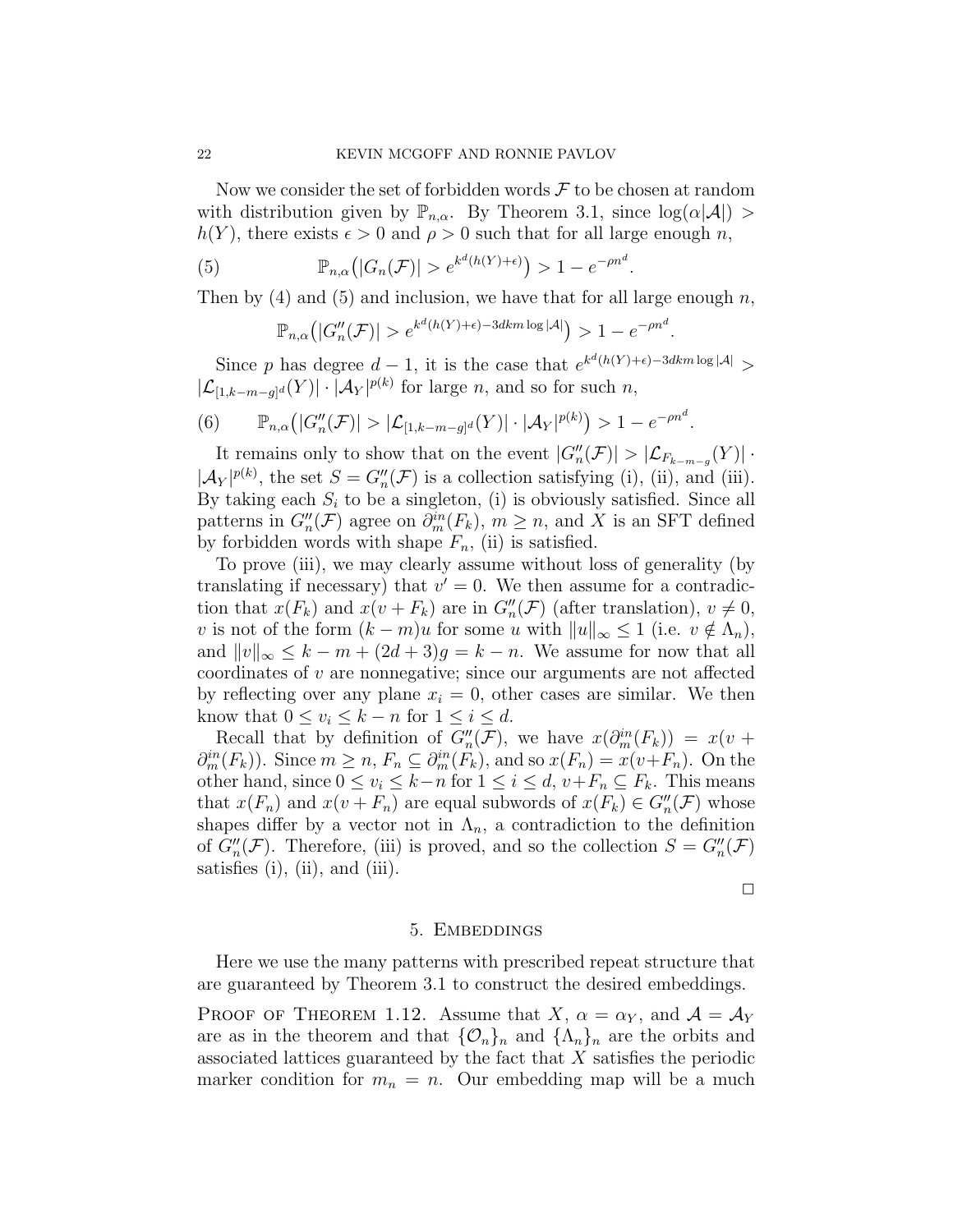simpler version of the ones from [11, 12]. In our setting, the assumption that  $X$  factors onto finite orbits replaces the much more difficult marker construction in that previous work.

Again we follow the notation from Section 3, i.e.  $P_n$  is the fundamental domain of  $\Lambda_n$ ,  $D_n$  is the set of  $q \in \mathbb{Z}^d$  with  $d(q, P_n) \leq n$ ,  $\eta_n : D_n \to P_n$  sends any p to the unique element  $q \in P_n$  for which  $p - q \in \Lambda_n$ , and  $E_n = \eta_n(D_n) = P_n \cap \mathbb{Z}^d$ . By the small outer boundaries property (P2), we have  $\frac{|E_n|}{|D_n|} \to 1$ .

As usual, let  $G_n^0$  be the set of patterns  $w \in A^{D_n}$  where  $w(A) = w(B)$ whenever  $A, B \in C_n(D_n)$  and  $A = p + B$  for some  $p \in S$ , and define  $G_n \subseteq G_n^0$  to be the set of all patterns  $u \in G_n^0$  with  $|W_n(u)| = |E_n|$ , i.e. where the only equal pairs of subpatterns in u with shape  $F_n$  are those guaranteed by the definition of  $G_n^0$ . Then, by Theorem 3.1, since  $log(\alpha|\mathcal{A}|) > h(X)$ , there exist  $\epsilon > 0$  and  $\rho > 0$  so that for all large enough  $n$ ,

(7) 
$$
\mathbb{P}_{n,\alpha}\big(|G_n(\mathcal{F})| > e^{(h(X)+\epsilon)|E_n|}\big) > 1 - e^{-\rho n^d}.
$$

Define  $D'_n$  to be the set of  $q \in D_n$  with  $d(q, \mathbb{Z}^d \setminus D_n) \leq 2n$ . We claim that  $D'_n \subseteq (D_n \backslash E_n) + \{-n, 0, n\}^d$ . To see this, take any  $q \in D'_n$ . There are two cases. If  $d(q, \mathbb{Z}^d \setminus D_n) \leq n$ , then  $q \in D_n \setminus E_n$  by definition. If instead  $d(q, \mathbb{Z}^d \setminus D_n) > n$ , then  $q + [-n, n]^d \subseteq D_n$ , but there exists  $r \in \mathbb{Z}^d \setminus D_n$  with  $d(q,r) \leq 2n$ . Then, define  $s \in \{-n, n\}^d$  to have each coordinate with the same sign as the corresponding coordinate of  $r - q$ . Then  $q + s \in D_n$  since  $s \in [-n, n]^d$ , and it is easily checked that  $d(q+s, r) \leq n$ . Then  $q+s \in D_n \backslash E_n$ , and so  $q \in (D_n \backslash E_n) + \{-n, 0, n\}^d$ , completing the proof.

This implies that  $|D'_n| \leq 3^d |D_n \setminus E_n|$ , and so since  $\frac{|E_n|}{|D_n|} \to 1$ , we have  $\frac{|D'_n|}{|E_n|} \to 0.$ 

For any  $\mathcal{F} \subset \mathcal{A}^{F_n}$ , it is possible to choose a subcollection  $G'_n(\mathcal{F}) \subset$  $G_n(\mathcal{F})$  where all patterns in  $G'_n(\mathcal{F})$  share the same subpattern on  $D'_n$ and  $|G'_n(\mathcal{F})| > |\mathcal{A}|^{-|D'_n|} |G_n(\mathcal{F})|$ .

Since the sets  $E_n$  are intersections of convex subsets with  $\mathbb{Z}^d$  and have inradii approaching infinity by property (P3) (small inner boundaries), Theorem A from [1] implies that  $\lim_{n \to \infty} \frac{\log |\mathcal{L}_{E_n}(X)|}{|E_n|} = \log h(X)$ . Therefore, for large enough n, we have  $|\mathcal{A}|^{-|D'_n|}e^{(h(X)+\epsilon)|E_n|} > |\mathcal{L}_{E_n}(X)|$ , and so (7) implies that for such  $n$ ,

(8) 
$$
\mathbb{P}_{n,\alpha}(|G'_n(\mathcal{F})| > |\mathcal{L}_{E_n}(X)|) > 1 - e^{-\rho n^d}.
$$

It now suffices to show that for any  $\mathbb{Z}^d$  SFT Y defined by forbidden patterns on  $F_n$  and for which one can choose  $G' = G'_n(\mathcal{F})$  as above with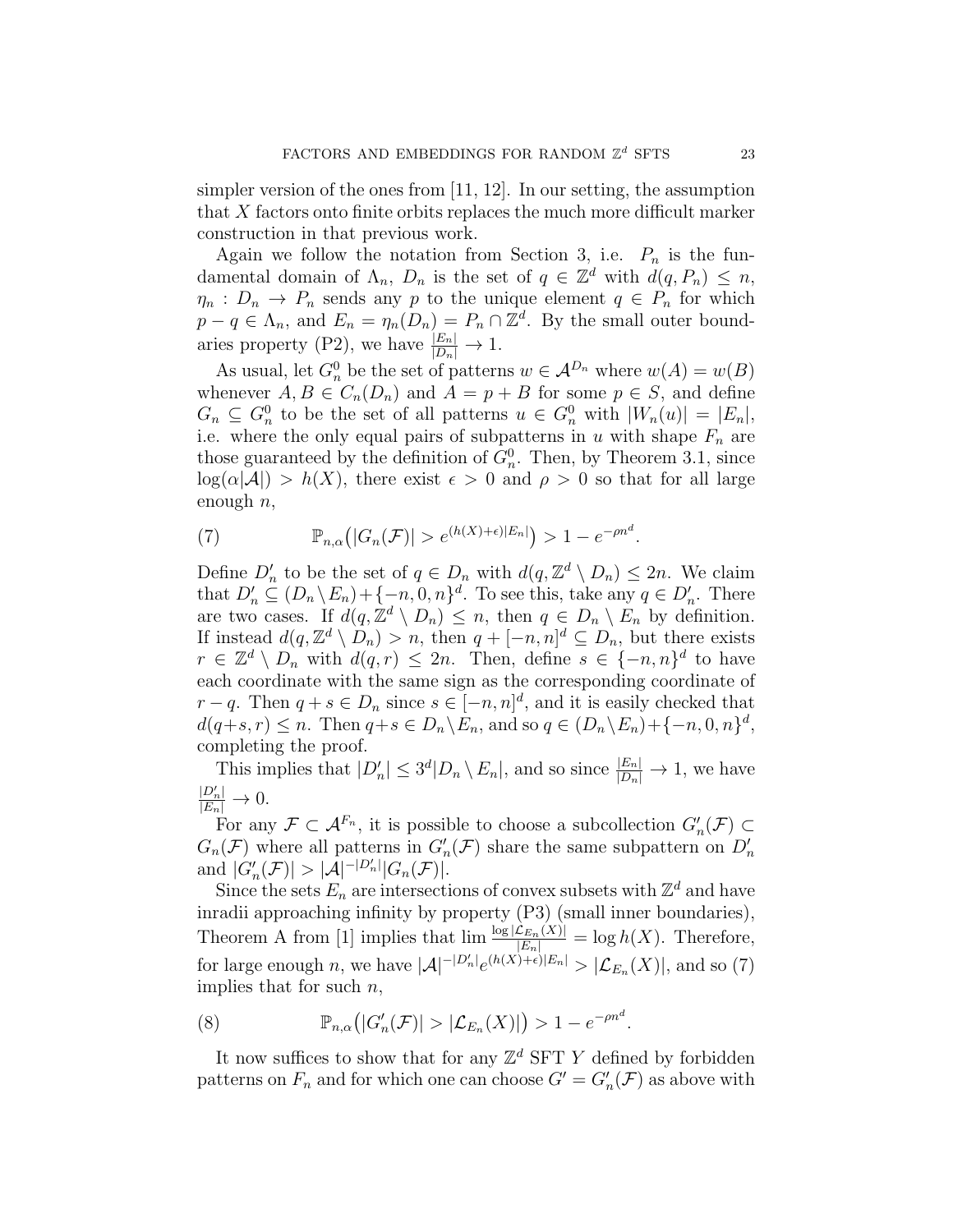$|G'| > |\mathcal{L}_{E_n}(X)|$ , there exists an embedding  $\psi$  from X to Y. Assume that Y is such an SFT, and define an injection  $\gamma$  from  $\mathcal{L}_{E_n}(X)$  to  $G'$ . Then, denote by  $\beta$  the assumed factor map from X onto the periodic orbit  $\mathcal{O}_n$ , and fix an element  $z \in \mathcal{O}_n$ . We may think of  $\beta$  as assigning, in a shift-commuting and continuous way, an element of  $E_n$  to each  $x \in X$ , namely the unique  $v \in E_n$  for which  $\beta(x) = \sigma_v z$ . Given x, we then define  $\psi(x)$  as follows: for every  $v \in \Lambda_n$ ,  $(\psi(x))(v + \beta(x) + D_n)$  is assigned to be  $\gamma(x(v + \beta(x) + E_n))$ .

We first must check that  $\psi$  is well-defined, since the sets  $\{v + \beta(x) + \beta(x)\}$  $D_n\}_{n\in\Lambda_n}$  are not disjoint. Suppose that some  $t\in\mathbb{Z}^d$  is contained in both  $v + \beta(x) + D_n$  and  $v' + \beta(x) + D_n$  for  $v \neq v' \in \Lambda_n$ , and let  $w, w' \in G'_n$ be the patterns assigned to  $\psi(x)$  on the shapes  $v + \beta(x) + D_n$  and  $v' + \beta(x) + D_n$ , respectively. We must show that w and w' assign the same letter at t, i.e. that  $w(t - v - \beta(x)) = w'(t - v' - \beta(x))$ . Note that since  $w, w' \in G'$ , we have  $w(D'_n) = w'(D'_n)$ .

We first observe that since  $t \in v' + \beta(x) + D_n$ , the definition of  $D_n$  gives that  $d(t, v' + \beta(x) + E_n) \leq n$ . Since  $v' + \beta(x) + E_n$  and  $v+\beta(x)+E_n$  are disjoint, this implies that  $d(t, \mathbb{Z}^d \setminus (v+\beta(x)+D_n)) \leq 2n$ . Thus  $t \in v + \beta(x) + D'_n$ , and then  $t - v - \beta(x) \in D'_n$ . Therefore,  $w(t - v - \beta(x)) = w'(t - v - \beta(x))$ . Since  $t - v' - \beta(x)$  is also in  $D'_n$ , and since  $v - v' \in \Lambda_n$ , by definition of  $G_n$  it must be the case that  $w'(t - v - \beta(x)) = w'(t - v' - \beta(x))$ , and so  $w(t - v - \beta(x)) =$  $w'(t - v' - \beta(x))$ , as desired.

So,  $\psi$  is well-defined, and it's shift-commuting and continuous since β is. It remains only to prove that  $\psi(x) \in Y$  and to check injectivity. To prove that  $\psi(x) \in Y$ , we first claim that every translate of  $F_n$  is contained entirely within  $v + \beta(x) + D_n$  for some  $v \in \Lambda_n$ . To this end, consider any set  $p + F_n$ . Since the sets  $\{v + \beta(x) + E_n\}_{v \in \Lambda_n}$  partition  $\mathbb{Z}^d$ , there exists v so that  $p \in v + \beta(x) + E_n$ . But then by definition of  $D_n$ , we have  $p + F_n \subseteq v + \beta(x) + D_n$ . Now, for each  $p + F_n$ , we know that  $(\psi(x))(p+F_n)$  is a subpattern of some  $(\psi(x))(v+\beta(x)+D_n)$ , and thus in  $\mathcal{L}(Y)$ . Since Y is an SFT determined by forbidden configurations with shape  $F_n$ , we then know that  $\psi(x) \in Y$ .

Finally, we will verify that  $\psi$  is injective, and to that end, we suppose that  $x_1 \neq x_2$  are points in X. There are two cases. For the first case, suppose that  $\beta(x_1) = \beta(x_2)$  and denote their common value by  $\beta$ . Since the sets  $\{v + E_n\}_{v \in \Lambda_n}$  partition  $\mathbb{Z}^d$ , there exists  $v \in \mathbb{Z}^d$  so that  $(x_1)(v + \beta + E_n) \neq (x_2)(v + \beta + E_n)$ , and so by injectivity of  $\gamma$ , we see that  $(\psi(x_1))(v + \beta + D_n) \neq (\psi(x_2))(v + \beta + D_n)$ , meaning that  $\psi(x_1) \neq \psi(x_2)$ .

For the second case, suppose that  $\beta(x_1) \neq \beta(x_2)$ . Then by definition of  $\psi$ , for all  $v \in \Lambda_n$  (including  $v = 0$ ), the patterns  $(\psi(x_1))(v + \beta(x_1) + \gamma(x_2))$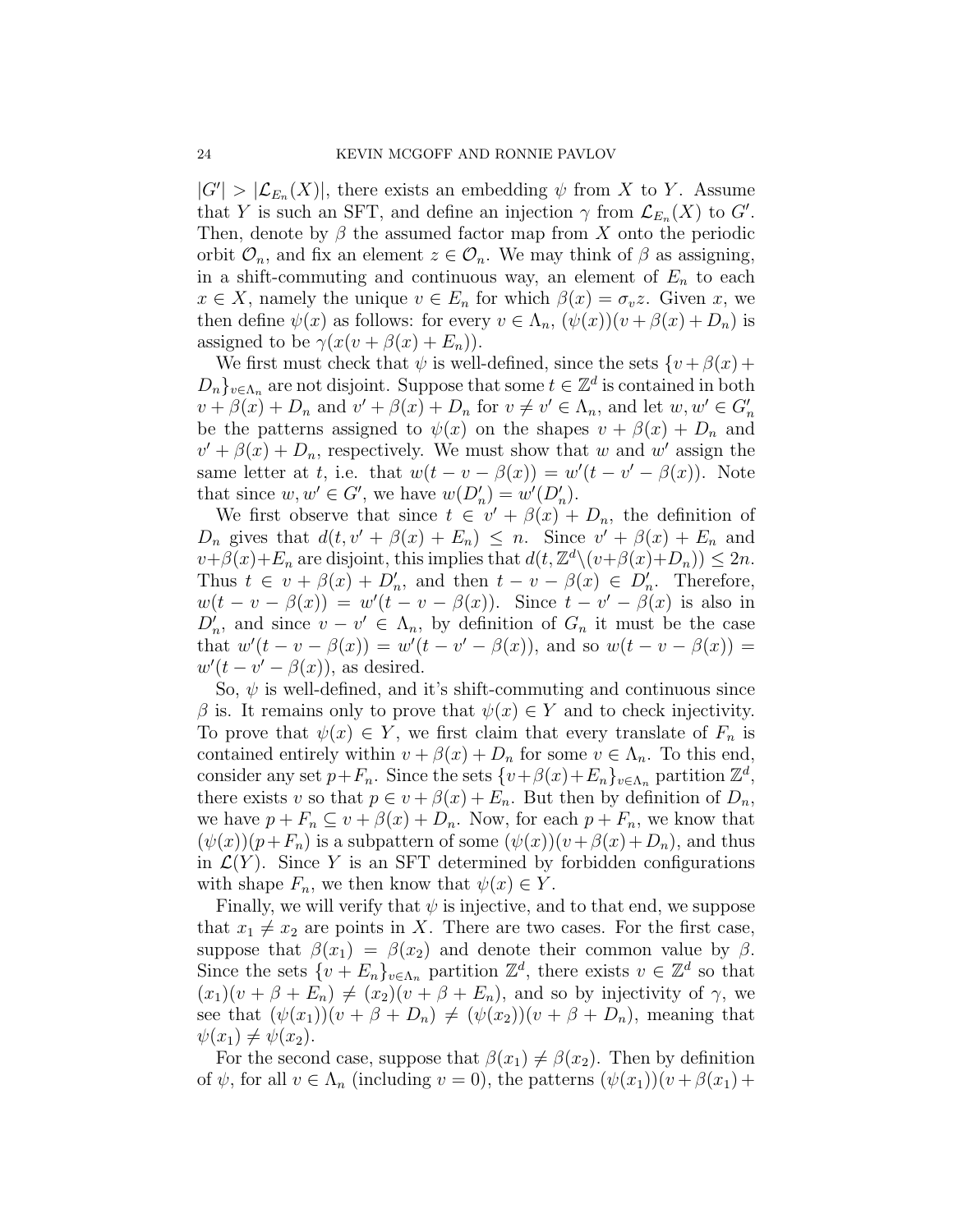$D_n$ ) and  $(\psi(x_2))(v + \beta(x_2) + D_n)$  are both in G' (after shifting to have shape  $D_n$ ). Define  $t = \eta_n(\beta(x_2) - \beta(x_1))$ ; then  $t \in E_n \setminus \{0\}$ . Then,  $(\psi(x_1))(\beta(x_1) + D_n)$  and  $(\psi(x_2))(t + \beta(x_1) + D_n)$  are in G', and so  $(\psi(x_1))(\beta(x_1)+D'_n))$  and  $(\psi(x_2))(t+\beta(x_1)+D'_n)$  are the same word. Since  $t \in E_n \setminus \{0\}$ , the sets  $E_n$  and  $E_n + t$  intersect nontrivially, and so there exists  $u \in \partial_1^{in}(\beta(x_1) + E_n) \cap \partial_1^{in}(t + \beta(x_1) + E_n)$ . Consider the set  $u+F_n$ . All sites in  $u+F_n$  are within distance n of u, which itself is within distance *n* of both  $\mathbb{Z}^d \setminus (\beta(x_1) + D_n)$  and  $\mathbb{Z}^d \setminus (t + \beta(x_1) + D_n)$ , and so  $u + F_n \subset (\beta(x_1) + D'_n) \cap (t + \beta(x_1) + D'_n)$ . This clearly implies that  $t+u+F_n \subset t+\beta(x_1)+D'_n$ , and so  $(\psi(x_1))(u+F_n) = (\psi(x_2))(t+u+F_n)$ . We also note that  $u + F_n$ ,  $t + u + F_n \subseteq t + \beta(x_1) + D'_n$ , and it is not the case that  $\eta_n(u) = \eta_n(t+u)$  since  $t \in E_n \setminus \{0\}$ . Therefore, by definition of  $G_n$ ,  $(\psi(x_2))(u+F_n) \neq (\psi(x_2))(t+u+F_n)$ . However, this implies that  $(\psi(x_1))(u + F_n) \neq (\psi(x_2))(u + F_n)$ , and so  $\psi(x_1) \neq \psi(x_2)$  as desired.

In both cases, we have shown that  $\psi(x_1) \neq \psi(x_2)$ , and so  $\psi$  is injective. We have verified that  $\psi$  is an embedding which exists for any random  $\mathbb{Z}^d$  SFT Y with  $|G'_n(\mathcal{F})| > |\mathcal{L}_{E_n}(X)|$ , and so by (8), we are done.

### $\Box$

#### 6. Discussion

We here discuss a few questions and directions for further work in this area.

Theorem 1.12 establishes that if a  $\mathbb{Z}^d$  subshift X satisfies the periodic marker condition and a certain entropy inequality, then  $X$  may be embedded into a random  $\mathbb{Z}^d$  SFT Y with probability tending to one. It is natural to compare this to the best known embedding results for  $\mathbb{Z}^d$ subshifts, which were obtained by Lightwood ([11, 12]). Those results impose a deterministic uniform mixing assumption on the codomain, but they only require that the domain  $X$  has no periodic points. To prove these results, Lightwood shows that if X has no periodic points, then it is possible to find a certain marker structure for points of  $X$ . More formally, each point of X can be associated to a tiling of  $\mathbb{R}^d$  with a finite number of polytope prototiles. The geometry of these tiles is in general much more complicated than the parallelotopes given by our periodic marker condition, and we were unable to adapt the second moment argument from Section 3 to this more general setting.

Question 6.1. Is it possible to use Lightwood's more general marker construction to produce an embedding from an aperiodic  $\mathbb{Z}^d$  SFT X into a random  $\mathbb{Z}^d$  SFT with limiting probability one?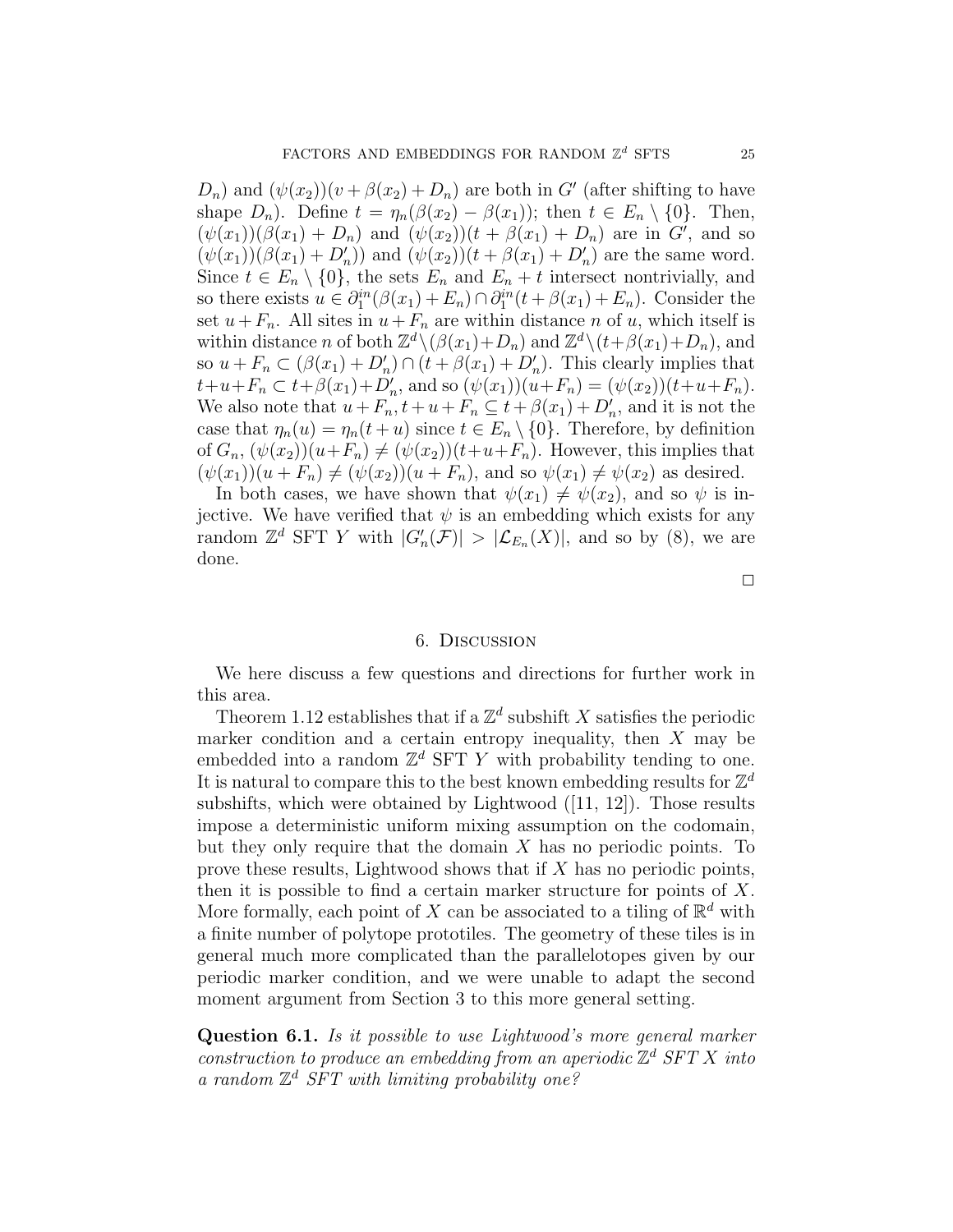We also note that Theorems 1.11 and 1.12 are similar to two questions that we did not address, namely those of embedding a random  $\mathbb{Z}^d$ SFT into a fixed  $\mathbb{Z}^d$  subshift and of factoring a fixed  $\mathbb{Z}^d$  subshift onto a random  $\mathbb{Z}^d$  SFT. Both have some associated obstacles which we do not yet know how to overcome.

Question 6.2. Are there hypotheses on  $|\mathcal{A}_X|$  and  $\alpha_X$  and a fixed  $\mathbb{Z}^d$ subshift Y that guarantee that the random  $\mathbb{Z}^d$  SFT X embeds into Y with limiting probability 1?

We can immediately obtain some necessary conditions on such a  $Y$ . For every k, define the set  $P_k$  of points in  $\mathcal{A}_X^{\mathbb{Z}^d}$  that have period set containing  $ke_i$  for  $1 \le i \le d$ . By Lemma 1.9, for every k, the limiting probability of X containing  $P_k$  is at least  $\alpha^{k^d|P_k|} > 0$ . Therefore, for a Y as in Question 6.2, every  $P_k$  must embed into Y, meaning that for every k, Y has at least  $|\mathcal{A}_X|^{k^d}$  points with period set containing  $ke_i$ for  $1 \leq i \leq d$ . Since such points are in one-to-one correspondence with their restriction to  $F_k$ , this means that  $|\mathcal{L}_{F_k}(Y)| \geq |\mathcal{A}_X|^{k^d}$  for every k, implying that  $h(Y) \ge \log |\mathcal{A}_X|$ , regardless of the value of  $\alpha_X$ .

Question 6.3. Are there hypotheses on  $|\mathcal{A}_Y|$  and  $\alpha_Y$  and a fixed  $\mathbb{Z}^d$ subshift X that guarantee that X factors onto the random  $\mathbb{Z}^d$  SFT Y with limiting probability 1?

An X as in Question 6.3 could not have any points with finite orbit at all: if X contained a point with finite orbit of size  $k$ , then Y would have to contain a point with finite orbit with size less than or equal to k with limiting probability 1, contradicting Lemma 1.9. Also, in all previous work on (surjective) factor maps for  $\mathbb{Z}^d$  subshifts, the domain has a uniform mixing property; we were able to substitute "typicality" in Theorem 1.11, but clearly cannot in the case of Question 6.3. Unfortunately, there are no known examples of  $\mathbb{Z}^d$  subshifts X with uniform mixing properties and no points with finite orbit.

Finally, we note that in this work, we did not fully address the topic of embeddings/factor maps between two random  $\mathbb{Z}^d$  SFTs X, Y due to the unavoidable positive limiting probability that the necessary periodic point condition between  $X, Y$  would fail. We do not know the answer to the following question.

**Question 6.4.** Does an embedding/factor map exist from  $X$  to  $Y$  with limiting conditional probability 1 on the the event that  $X, Y$  satisfy the appropriate necessary periodic point condition?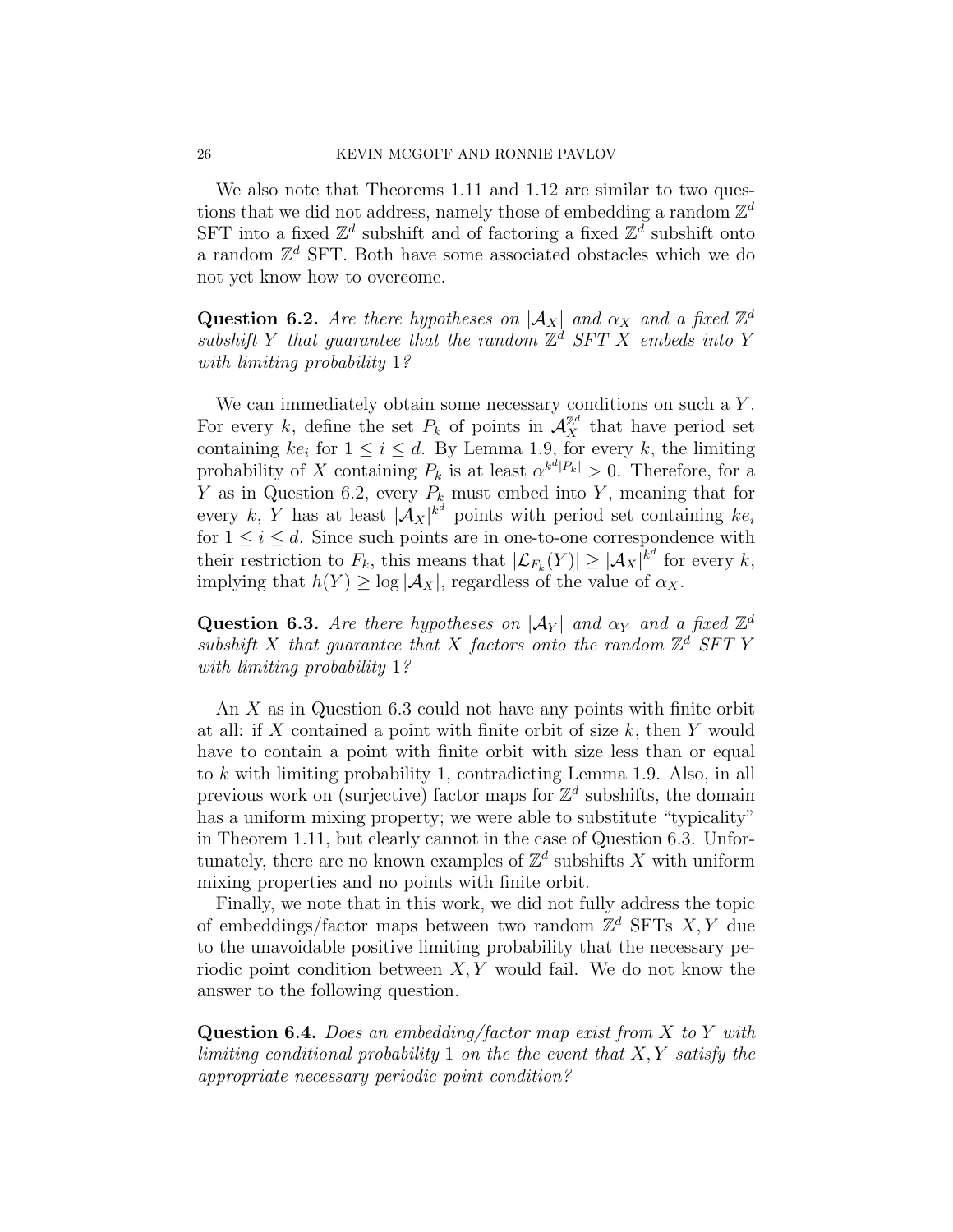#### **REFERENCES**

- [1] Paul Balister, Béla Bollobás, and Anthony Quas. Entropy along convex shapes, random tilings and shifts of finite type. Illinois Journal of Mathematics, 46(3):781–795, 2002.
- [2] Mike Boyle. Lower entropy factors of sofic systems. Ergodic theory and dynamical systems, 3(04):541–557, 1983.
- [3] Mike Boyle, Ronnie Pavlov, and Michael Schraudner. Multidimensional sofic shifts without separation and their factors. Trans. Amer. Math. Soc., 362(9):4617–4653, 2010.
- [4] Raimundo Briceño, Kevin McGoff, and Ronnie Pavlov. Factoring onto  $\mathbb{Z}^d$  subshifts with the finite extension property. arXiv:1611.03570.
- [5] Natalie Priebe Frank. Multidimensional constant-length substitution sequences. Topology Appl., 152(1-2):44–69, 2005.
- [6] Michael Hochman. On the dynamics and recursive properties of multidimensional symbolic systems. Invent. Math., 176(1):131–167, 2009.
- [7] Michael Hochman and Tom Meyerovitch. A characterization of the entropies of multidimensional shifts of finite type. Ann. of Math.  $(2)$ , 171 $(3)$ :2011–2038, 2010.
- [8] Emmanuel Jeandel and Pascal Vanier. Turing degrees of multidimensional SFTs. Theoret. Comput. Sci., 505:81–92, 2013.
- [9] Emmanuel Jeandel and Pascal Vanier. Characterizations of periods of multidimensional shifts. Ergodic Theory Dynam. Systems, 35(2):431–460, 2015.
- [10] Wolfgang Krieger. On the subsystems of topological Markov chains. Ergodic Theory Dynam. Systems, 2(2):195–202 (1983), 1982.
- [11] Samuel J. Lightwood. Morphisms from non-periodic  $\mathbb{Z}^2$ -subshifts. I. Constructing embeddings from homomorphisms. Ergodic Theory Dynam. Systems, 23(2):587–609, 2003.
- [12] Samuel J. Lightwood. Morphisms from non-periodic  $\mathbb{Z}^2$  subshifts. II. Constructing homomorphisms to square-filling mixing shifts of finite type. *Ergodic* Theory Dynam. Systems, 24(4):1227–1260, 2004.
- [13] Brian Marcus. Factors and extensions of full shifts. Monatshefte für Mathematik, 88(3):239–247, 1979.
- [14] K. McGoff. Random subshifts of finite type. Ann. Probab., 40(2):648–694, 2012.
- [15] K. McGoff and R. Pavlov. Random  $\mathbb{Z}^d$  shifts of finite type. J. Mod. Dynam., 10:287–330, 2016.
- [16] Shahar Mozes. Tilings, substitution systems and dynamical systems generated by them. J. Analyse Math., 53:139–186, 1989.
- [17] Boris Solomyak. Dynamics of self-similar tilings. Ergodic Theory Dynam. Systems, 17(3):695–738, 1997.

Kevin McGoff, Department of Mathematics, University of North Carolina at Charlotte, Charlotte, NC 28223

E-mail address: kmcgoff1@uncc.edu

URL: https://clas-math.uncc.edu/kevin-mcgoff/